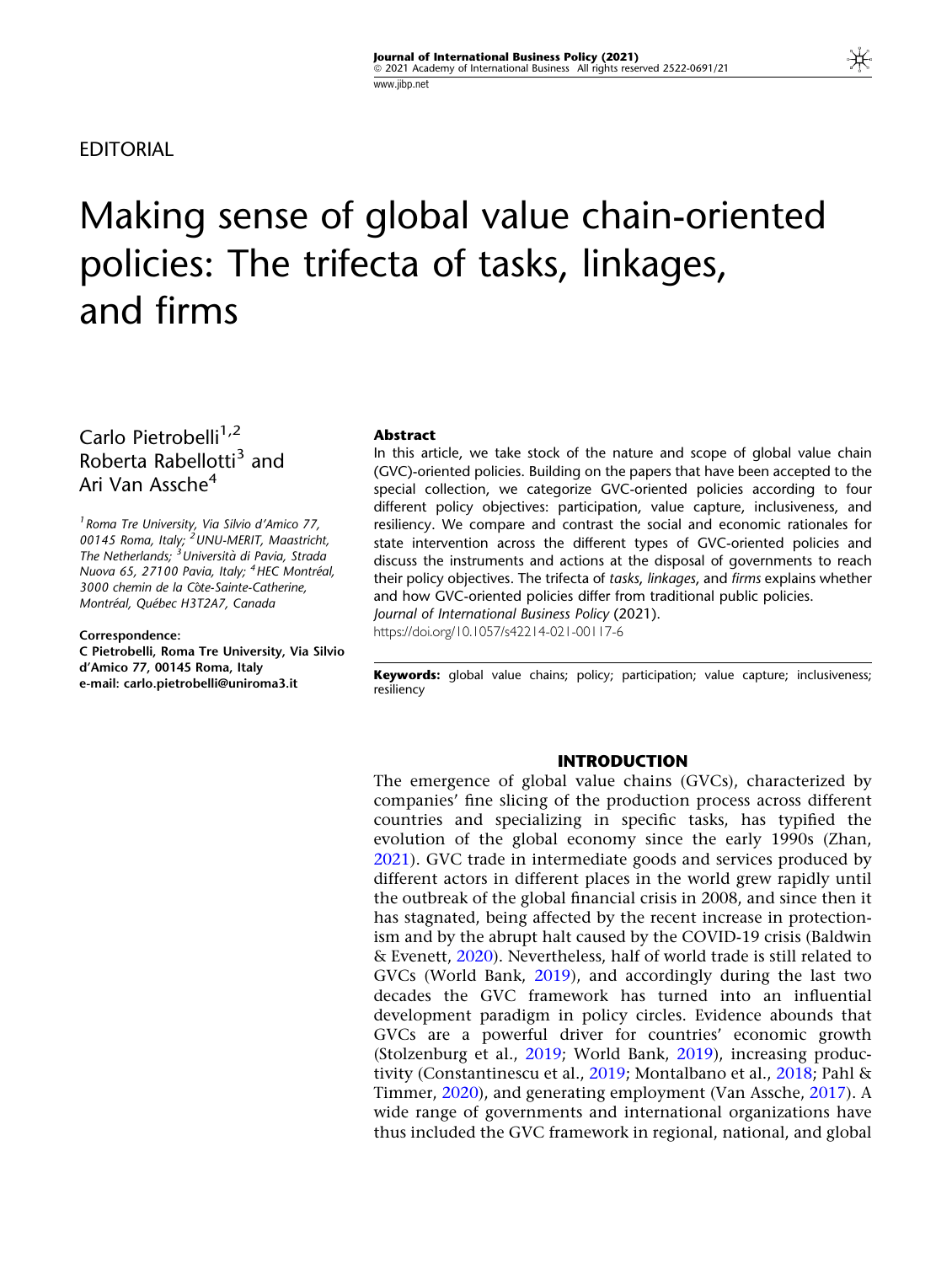development strategies (Buckley, [2009](#page-17-0); Gereffi, [2019b](#page-17-0); Taglioni & Winkler, [2016](#page-19-0)).

GVCs can boost economic performance through two key mechanisms: functional specialization and knowledge connectedness. First, GVCs give rise to a finer-grained international division of labor than was previously considered, which occurs at the task rather than the product level, allowing countries or regions to functionally specialize in those value chain stages in which they have a comparative advantage, letting domestic resources flow to their most productive use (Grossman & Rossi-Hansberg, [2008\)](#page-17-0). This functional specialization is considered crucial for developing countries that do not have the capabilities to produce complete products. They can embark on a fast track to industrialization by focusing on simpler production stages that suit their existing level of capabilities (World Bank, [2019\)](#page-19-0). It also benefits developed countries which can specialize in high-value-added intangible-intensive tasks such as R&D, management, and marketing while de-specializing in manufacturing (Buckley et al., [2020;](#page-17-0) Timmer, Miroudot & de Vries, [2019;](#page-19-0) Van Assche, [2020](#page-19-0)).

A second mechanism through which GVCs generate economic growth is by spurring a region or country's global knowledge connectedness. The internationalization of value chains connects local firms with production partners across the globe, and this provides access to foreign knowledge that can strengthen the domestic technological capabilities required to economically upgrade (Ambos et al., [2021;](#page-16-0) Amendolagine et al, [2019\)](#page-16-0). The GVC literature has primarily focused on the upgrading opportunities that global knowledge connectedness generates for suppliers in developing countries (Gereffi et al., [2005;](#page-17-0) Morrison et al., [2008](#page-18-0)). GVC linkages can help these suppliers to improve their technological capabilities by exposing them to new information and knowledge that can influence their dynamic learning paths (De Marchi et al., [2020](#page-17-0)) and boost aggregate economic development (Sako & Zylberberg, [2019\)](#page-18-0). International business studies, then again, have shown that the gains from global knowledge connectedness also apply to developed countries (Cano-Kollmann et al., [2016\)](#page-17-0). Many lead firms deliberately establish linkages to other locations to tap into pockets of complementary knowledge and resources that are unavailable or more expensive locally (Bathelt et al., [2004\)](#page-16-0), boosting local innovation performance (Turkina & Van Assche, [2018](#page-19-0)).

There is a growing appreciation in the academic community that the GVC reality adds several layers of complexity to the link between international business and economic development, thus requiring new policy thinking. One group of scholars has advocated that GVCs call for a new type of industrial policy which focuses on the development and attraction of fine-grained GVC activities and an emphasis on the importance of leveraging international supply chain linkages (Gereffi & Sturgeon, [2013](#page-17-0); Milberg, Jiang & Gereffi, [2014](#page-18-0)). Another group of researchers has called for governments to adopt a supply chain mindset in their thinking about trade and investment policies by focusing on how to allow domestic firms to establish rapid, efficient, and reliable linkages with their foreign value chain partners (Van Assche, [2017;](#page-19-0) Pietrobelli, [2021b\)](#page-18-0). Yet a third group of studies has argued that GVCs push policy to move away from the market fundamentalism of the Washington Consensus (Werner, Bair & Fernandez, [2014](#page-19-0)), contending that the advent of GVCs calls for a multi-scalar framework going beyond traditional approaches either focused on the nation state or the firm (Pietrobelli & Staritz, [2018\)](#page-18-0).

Despite this variety of arguments, there has been little systematic discussion about how GVC-oriented policies differ from traditional industrial, innovation, and international business policies. One reason is the relatively young age of the GVC research field. With scholars only starting to pay attention to the phenomenon 25 years ago, many aspects of the GVC framework have not been fully developed theoretically or tested empirically. This is exemplified by the lack of agreement on how to conceptualize and empirically measure economic upgrading (Gereffi, [2019a](#page-17-0); Tokatli, [2012;](#page-19-0) Van Assche & Van Biesebroeck, [2018\)](#page-19-0), and points to new areas of research in which the GVC framework should expand. Another reason is the multi-disciplinary character of GVC research. GVCs have attracted the attention of scholars across fields including international business, international economics, economic geography, economic sociology, development studies and political science, but researchers have mostly analyzed the phenomenon within their own discipline's frame of reference, thus making it difficult to compare their findings.

This special collection of the Journal of International Business Policy (JIBP) is an opportunity to methodically reflect on the nature and scope of GVC-oriented policies and on how they compare with traditional public policies (see Table [1](#page-2-0) for the list of papers). The collection of 11 articles addresses two broad sets of questions: How do GVC policies differ from the public policy efforts of

Journal of International Business Policy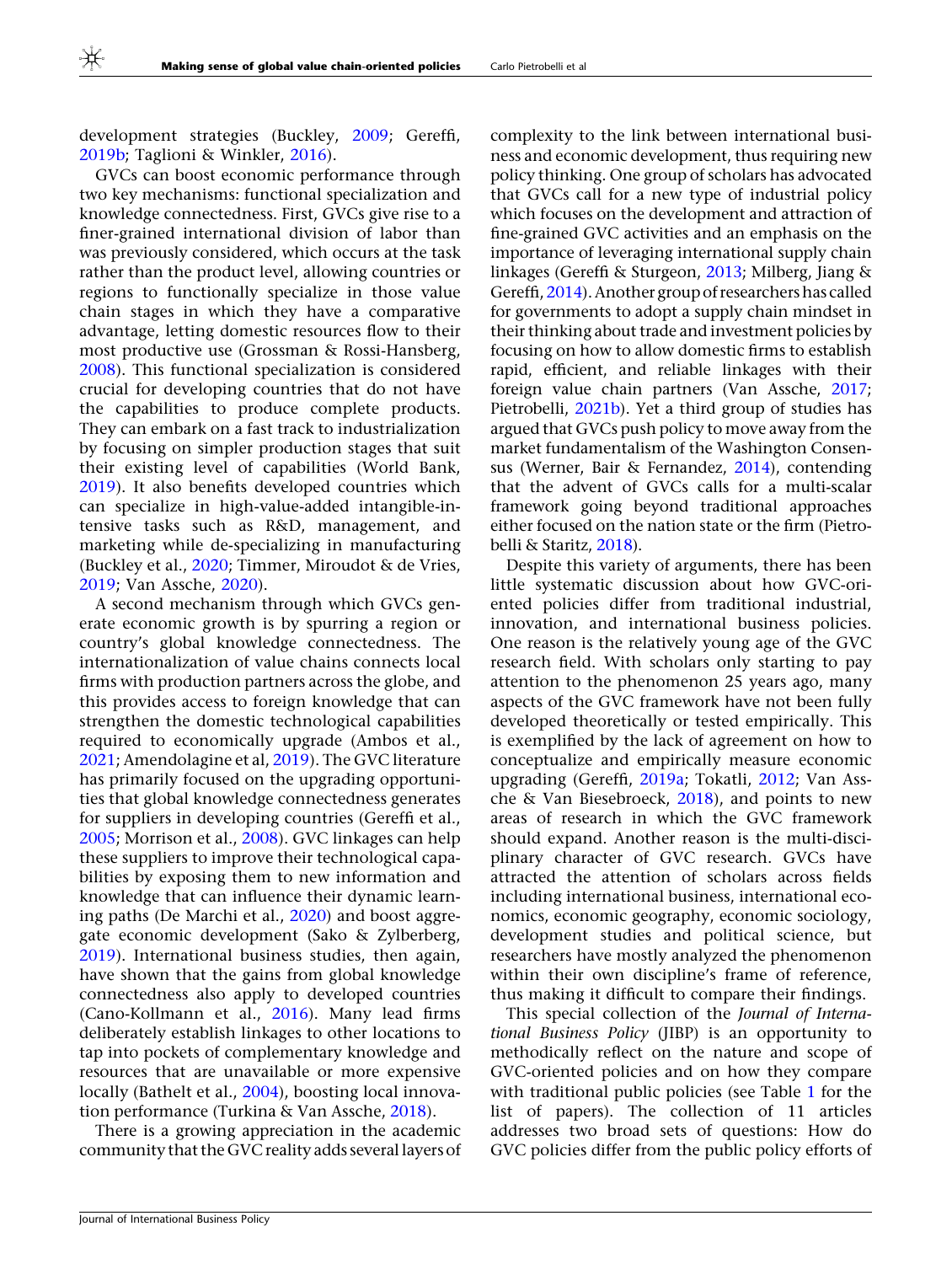| $\frac{1}{2}$ and $\frac{1}{2}$ special concerns papers ordered by instruptunance in the curtonal |                                                                                                                                                               |                          |  |  |
|---------------------------------------------------------------------------------------------------|---------------------------------------------------------------------------------------------------------------------------------------------------------------|--------------------------|--|--|
| Authors                                                                                           | Title                                                                                                                                                         | <b>Publication issue</b> |  |  |
| Pietrobelli, C., Rabellotti, R. &<br>Van Assche, A.                                               | Making sense of global value chain-oriented policies: The trifecta<br>of tasks, linkages, and firms                                                           | Vol. 4, Issue 3          |  |  |
| Jaax, A. & Miroudot, S.                                                                           | Capturing value in GVCs through intangible assets: The role of<br>the trade-investment-intellectual property nexus                                            | Vol 4, Issue 3           |  |  |
| Findlay, C. & Hoekman, B.                                                                         | Value chain approaches to reducing policy spillovers on<br>international business                                                                             | Vol 4, Issue 3           |  |  |
| Bam, W., De Bruyne, K., &<br>Laing, M.                                                            | The IO-PS in the context of GVC-related policymaking: The case<br>of the South African automotive industry                                                    | Vol 4, Issue 3           |  |  |
| Gereffi, G., Lim, H.-C. & Lee, J.                                                                 | Trade policies, firm strategies, and adaptive reconfiguration of<br>global value chains                                                                       | Vol 4, Issue 4           |  |  |
| De Marchi, V. & Alford, M.                                                                        | State policies and upgrading in global value chains: a systematic<br>literature review                                                                        | Vol 5, Issue 1           |  |  |
| Pegoraro, D., De Propris, L., &<br>Chidlow, A.                                                    | Regional factors enabling manufacturing reshoring strategies: A<br>case study perspective                                                                     | Vol. 5, Issue 1          |  |  |
| Goerzen, A., Iskander, S., &<br>Hofstetter, J.                                                    | The effect of institutional pressures on business-led interventions<br>to improve social compliance among emerging market<br>suppliers in global value chains | Vol 4, Issue 3           |  |  |
| Pasquali, G., Godfrey, S. &<br>Nadvi, K.                                                          | Understanding regional value chains through the interaction of<br>public and private governance: Insights from Southern Africa's<br>apparel sector            | Vol. 4, Issue 3          |  |  |
| Nachum, L.                                                                                        | Value distribution and markets for social justice in global value<br>chains: Interdependence relationships and government policy                              | Vol. 4, Issue 4          |  |  |
| Gammelgaard, J., Haakonsson,<br>$S. \&$ Just, S.                                                  | Linking Malawi's agricultural sector to global value chains: The<br>case for community governance                                                             | Vol. 4, Issue 4          |  |  |
| Horner, R.                                                                                        | Global value chains, import orientation, and the state: South<br>Africa's pharmaceutical industry                                                             | Vol 5, Issue 1           |  |  |

<span id="page-2-0"></span>Table 1 Special collection papers ordered by first appearance in the editorial

the past? What are the desirable future evolution paths of GVC-oriented policies? That is to say, the special collection addresses both positive and normative aspects of GVC-oriented policies, offering suggestions for future research.

In this editorial introduction, we build on the findings of the collected articles to develop a framework which allows for a methodical analysis of existing studies on GVC-oriented policies. The framework categorizes GVC-oriented policies according to four different policy objectives – participation, value capture, inclusiveness, and resilience - and investigates how each type of policy is built on different economic rationales and proposes distinct policy instruments. Finally, we use the trifecta of tasks, linkages, and firms to explain whether and how GVC-oriented policies differ from traditional public policies.

# OBJECTIVES, RATIONALES, AND INSTRUMENTS OF GVC-ORIENTED POLICIES

We define GVC-oriented policies as the spectrum of socio-economic tools and actions that governments use to influence GVCs and their actors so that they can secure local, regional, and national interests in a wide array of areas.

Table [2](#page-3-0) presents the main identifying dimensions characterizing these policies: (a) their economic and social objectives; (b) the economic rationales explaining why policy intervention is necessary to attain these goals; and (c) the wide range of instruments and actions needed to achieve them. The table offers a summary of the analytical framework, which is elaborated in detail in what follows.

The first identifying dimension is the policy objective. According to Pietrobelli and Staritz [\(2018](#page-18-0)), GVC-oriented policies are aimed at accomplishing a mixture of objectives that are not necessarily complementary or compatible. They stress three main distinct policy goals: (1) strengthening the local economy's participation in GVCs; (2) enhancing the local economy's value capture in GVCs; and (3) improving local social and environmental conditions in GVCs. The Covid-19 pandemic has put a fourth objective front-and-center in policy debates around GVCs: strengthening a country's economic resiliency against global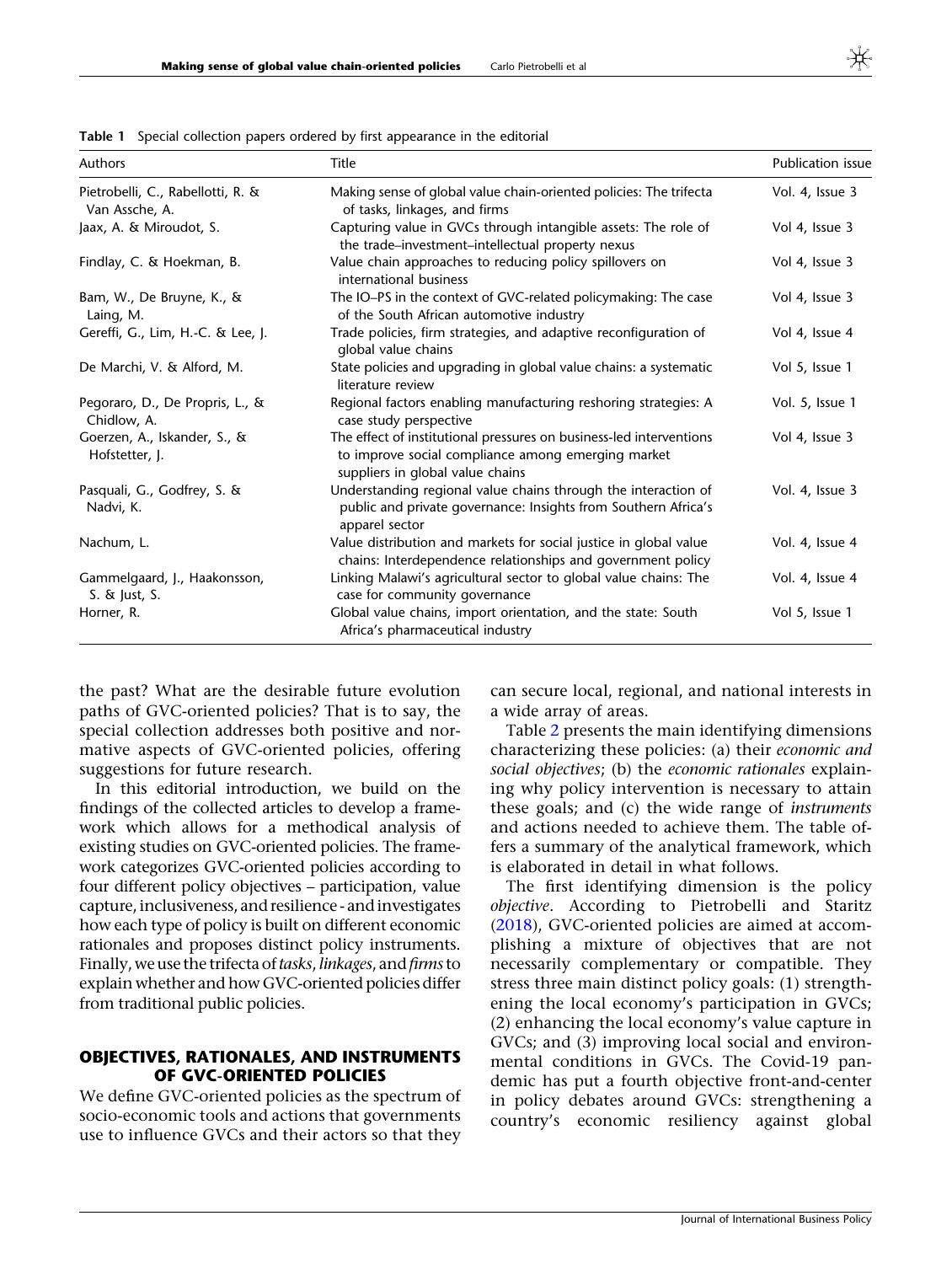| Policy type                          | Objectives                                                              | Dominant economic rationale                                                                                                                                                                                                                                                                                                                                               | Policy instruments                                                                                                                                                                                                                                                                                                                                                                                                                       |
|--------------------------------------|-------------------------------------------------------------------------|---------------------------------------------------------------------------------------------------------------------------------------------------------------------------------------------------------------------------------------------------------------------------------------------------------------------------------------------------------------------------|------------------------------------------------------------------------------------------------------------------------------------------------------------------------------------------------------------------------------------------------------------------------------------------------------------------------------------------------------------------------------------------------------------------------------------------|
| GVC participation<br>policies        | Enter in and<br>enhance the<br>local<br>participation in<br><b>GVCs</b> | Reduce market distortions with horizontal<br>policies:<br>• Market-enabling policies to assist the private<br>sector in restructuring productive activities<br>according to latent comparative<br>advantages<br>• Connectedness policies to reduce the costs<br>related to linking domestic GVC activities<br>to foreign value chain partners                             | • Policies for creating an enabling business<br>environment;<br>• Elimination of trade obstacles;<br>• Strengthening of competition;<br>• Improvement of transport and digital<br>infrastructures;<br>• Education and training policies                                                                                                                                                                                                  |
| GVC value capture<br>policies        | Strengthen value<br>creation and<br>capture in GVCs                     | Vertical policies to foster growth through<br>economic upgrading justified by<br>• power asymmetries between lead firms and<br>their suppliers;<br>• upgrading involving costs, risks, and<br>uncertainty with the potential of<br>generating spillovers to the domestic<br>economy;<br>• need for coordination of different actors<br>investing along the chain          | • Strengthening of local innovation and<br>production ecosystems;<br>• Building and improving specific types<br>(logistical, digital, and productive) of<br>infrastructures:<br>• Development of specific skills;<br>• Establishment of linkages between<br>universities, vocational centers and firms<br>involved in GVCs;<br>• Provision of advisory services in the areas<br>of standards, metrology, testing, and<br>certifications; |
| <b>GVC</b> inclusiveness<br>policies | Improve social<br>and<br>environmental<br>conditions in<br>GVCs         | • Economic upgrading does not<br>automatically foster social and<br>environmental upgrading.<br>• Lead firms can be a powerful vector to<br>promote social and environmental<br>upgrading but<br>• they need motivation;<br>• they need support from national and<br>supranational policies                                                                               | • Improvement of labor, social, and<br>environmental regulations and their<br>enforcement; at national and<br>supranational levels.<br>• Responsible sourcing policies;<br>• Private standard promotion;<br>• Involvement of local communities in GVC<br>governance                                                                                                                                                                      |
| <b>GVC</b> resiliency<br>policies    | Strengthen the<br>local economic<br>resilience                          | • Participation in GVCs influences resilience<br>by affecting both the severity of a<br>disruption's initial economic impact and<br>the ability to rapidly bounce back post-<br>disruption;<br>• Resilience policy should ensure that<br>countries' ability to deliver essential goods<br>and services is sufficiently resistant to both<br>local and foreign disruptions | • Supply chain resilience stress test;<br>· Diversification policy;<br>· Public procurement policy;<br>• Reshoring policy;<br>• International cooperation to share<br>essential goods, to conduct joint<br>procurements at a bilateral or regional<br>level and to limit export restrictions                                                                                                                                             |

<span id="page-3-0"></span>Table 2 GVC-oriented policies: objectives, rationales, and instruments

Source: Authors' elaboration

economic shocks (Miroudot, [2020\)](#page-18-0). In this paper, we propose four types of GVC policies:

- GVC participation policies aimed at entering in and enhancing the local economy's participation in GVCs;
- GVC value capture policies intended for strengthening the local economy's value creation and capture within GVCs;
- GVC inclusiveness policies directed to improve the local social and environmental conditions in GVCs;

• GVC resiliency policies designed for strengthening the local economy's resiliency.

The second characterizing dimension is the rationale adopted by governments for justifying their policy interventions. A first reason for public interventions is to eliminate market distortions that inhibit local GVC activities from reaching the envisioned goals. Market distortions can provoke a suboptimal allocation of resources by sending the private sector wrong signals. For example, restrictions in factor markets and constricting regulations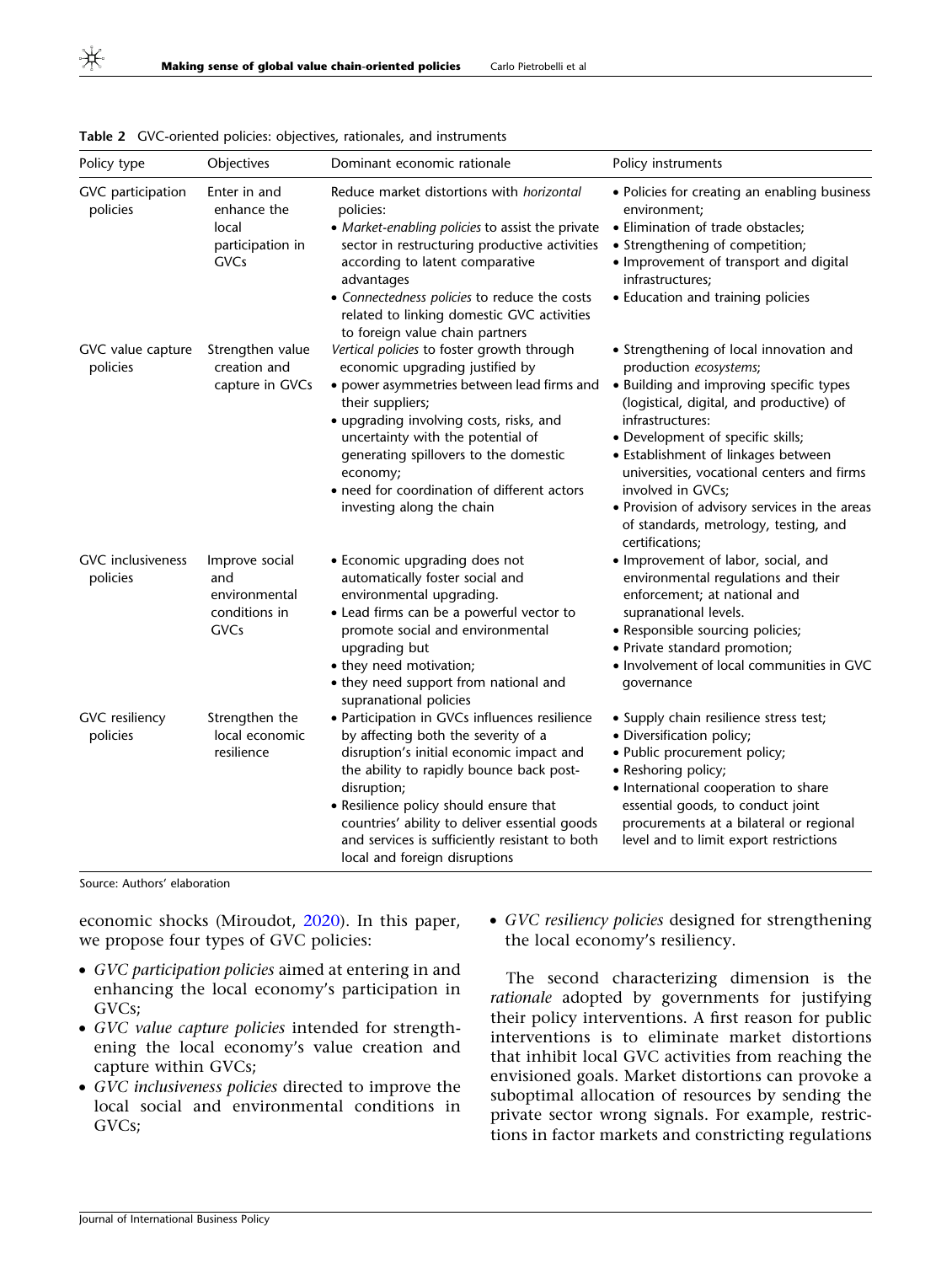can prevent the competitive pricing of production factors. Trade policies such as tariffs and subsidies may inhibit the reallocation of resources toward sectors and value chain activities with comparative advantages. Policy tools that eliminate such market distortions are thus considered instrumental if they can help a country improve its GVC participation, strengthen its value capture, entice social and environmental upgrading, and buttress economic resiliency. For example, improving customs and border procedures and enhancing port and transportation infrastructures are considered critical for integrating a country into GVCs since these measures reduce barriers of trade both on the import and export side.

A second justification for public interventions is to address externalities in GVCs that interfere with the attainment of policy goals. A first type of externality is related to risks, uncertainty, and incomplete information, which limits companies' private investments to join GVCs, to engage in transactions with suppliers and to invest in innovation and learning activities aimed at upgrading. Examples of related externalities abound in GVCs such as lead firms searching for foreign buyers – through customs documents and employee informal exchanges – which may unwittingly generate information that could benefit other lead firms, therefore incentivizing free-riding behavior and decreasing the incentive to invest in searches for new buyers (Blyde, Pietrobelli & Volpe, [2014\)](#page-17-0). Similarly, firms could be investing in improving technical and management practices to fulfil quality standards and achieve certifications. By doing so, firms send a signal and provide information that could motivate and help other firms fulfil the same standards, causing at the same time a positive (the signal) and a negative (the free-rider use of information) externality. Besides, externalities generated by the GVC lead firms through knowledge flows and technical assistance offered to suppliers may lead them to underestimate the advantages of investments in GVCs linkages (and raise the incentive to free-riding behavior), and therefore to suboptimal investments in suppliers' development.

The uneven distribution of power and economic gains between lead firms and their suppliers can also generate GVC-related externalities. Lead firms have the power to define the terms and conditions of value chain participation, thus affecting whether and how local suppliers and workers get involved (Buckley & Strange, [2015;](#page-17-0) Gereffi et al., [2005](#page-17-0)), and influencing their dynamic learning paths that may facilitate or hamper economic and social upgrading (Barrientos et al., [2011](#page-16-0); Pietrobelli & Rabellotti, [2011\)](#page-18-0). Such power asymmetries can be both the cause and consequence of market failures. A lead firm's power may in some cases derive from a monopoly position created with the help of government protections of intellectual property (Durand & Milberg, [2019](#page-17-0)). In other cases, corporate power may create market failures by hindering the ability of domestic firms to capture economic and social gains from GVC participation (Pietrobelli & Staritz, [2018](#page-18-0)).

GVCs may also lead to a discrepancy between the vulnerabilities that market players and governments are willing to be exposed to. Shortages in the supplies of essential intermediate goods, or the sudden closure of demand outlets, are notable risks that require mitigation and adaptation strategies at the firm-level, but also policies at the country-level, as illustrated by the cases of face masks and respirators in the United States during the COVID-19 pandemic (Gereffi, [2020](#page-17-0)).

GVC-related externalities may also take the form of coordination failures. For example, coordination among firms may be needed for industries related through backward and forward linkages. An assembly plant might not start operations in a given location because it lacks local suppliers of a particular component, but a potential supplier of that component might not initiate production because there is no local downstream demand for its product (Trindade, [2005](#page-19-0)).

The final differentiating dimension is represented by the instruments and actions at the disposal of the policy makers to reach GVC-oriented policy objectives. Horner ([2017](#page-17-0)) suggests four types of actions to either buttress or harness GVCs: (a) the government can act as a facilitator by eliminating market distortions through policies in areas such as trade, investment, and innovation; (b) it can be a regulator by restricting the negative externalities of private market transactions and by mitigating the unequal distributive impact of markets through, among others, rules about standards and labor conditions; (c) it can be a producer by directly engaging in state-owned production activities and finally d) it can be a buyer procuring products and services via state-led value chains, which may comprise distinct economic, social, and environmental requirements.

There is a general acknowledgement that countries and regions tailor their GVC-related objectives, rationales, and instruments to their socio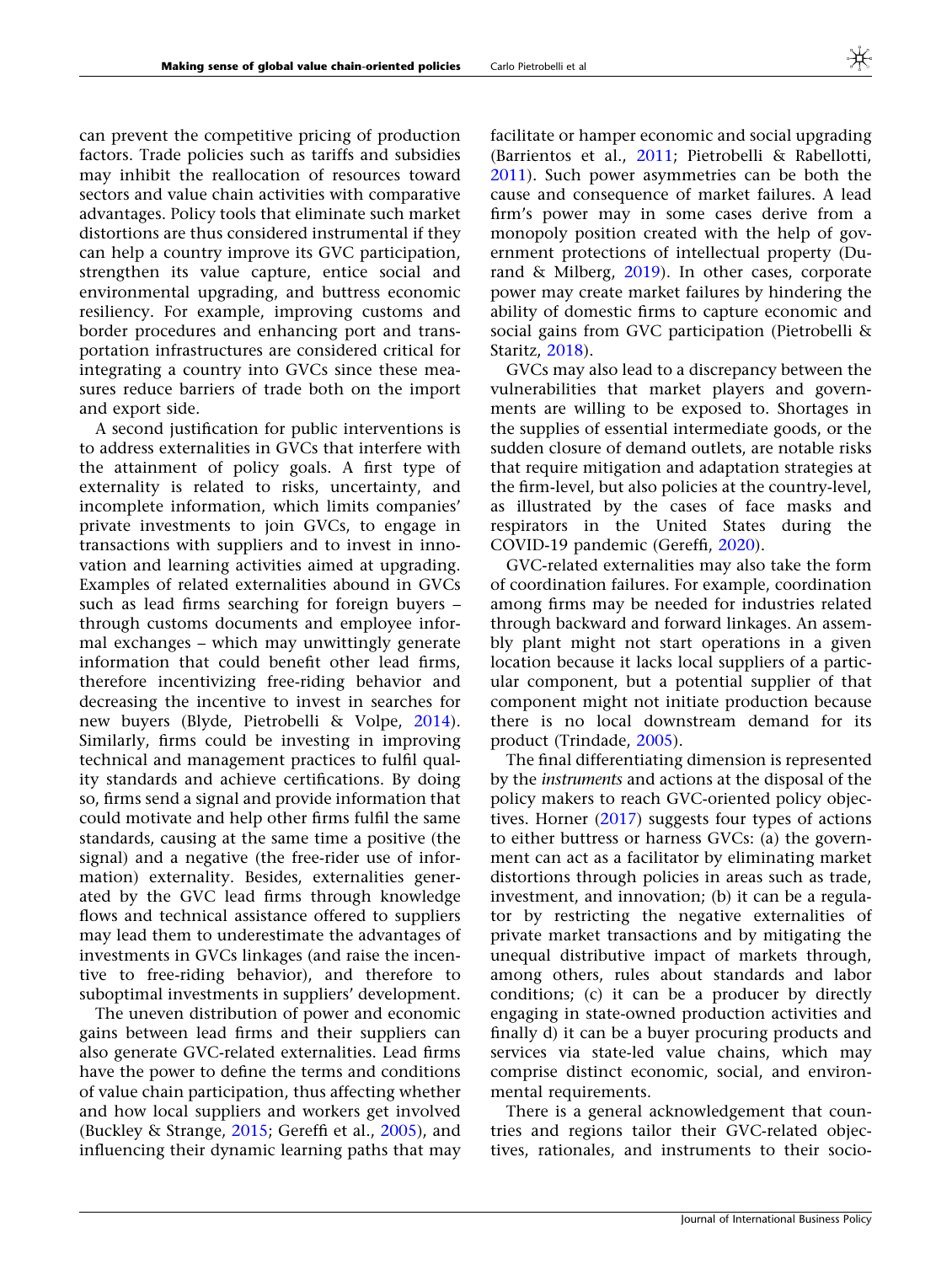economic context, but guidance has remained exceedingly general. What specific instruments could help workers, firms, regions, and countries to benefit from GVCs, and how they work, has been left implicit and hardly tackled systematically in the literature. For example, policies that are meant to attract GVCs (e.g., integrate firms into a value chain) are very different from policies aimed at capturing the possible but uncertain economic and social gains from GVC integration (Barrientos et al., [2011;](#page-16-0) Pietrobelli & Staritz, [2018;](#page-18-0) Lema, Pietrobelli & Rabellotti, [2019](#page-18-0)). Moreover, these policy prescriptions have often ignored economic resilience which has emerged as a priority related to GVCs in the wake of recent system-wide crises. In the next section, we analyze in detail the four main categories of GVC-oriented policies identified above, offering examples of the different measures adopted across a variety of developed and developing contexts.

#### TYPES OF GVC-ORIENTED POLICIES

The articles in this special collection present new, original evidence, which combined with the existing literature, offers the opportunity for a closer scrutiny of the proposed four types of GVC policies: participation policies; value capture policies; inclusiveness policies; and resiliency policies.

#### GVC Participation Policies

GVC participation policies have gained great traction in policy circles in the past two decades for two main reasons. First, as already discussed, there is substantial empirical evidence that GVC participation is a powerful driver for a location's economic performance (Stolzenburg, et al., [2019](#page-19-0); World Bank, [2019\)](#page-19-0). Second, as explored below, policies to spur GVC participation encompass many of the liberal market-enabling and connectedness policies that policymakers have traditionally embraced.

Given the central roles of functional specialization and global connectedness in the GVC-growth nexus, the focus is concentrated on two policy pillars that attempt to reduce market distortions: market-enabling policies that assist the private sector in restructuring productive activities according to a country's latent comparative advantage and connectedness policies that reduce the costs related to linking domestic firms to foreign value chain partners. Both policies are horizontal in nature because they do not imply targeting specific sectors

(Crespi, Fernandez-Arias & Stein, [2014,](#page-17-0) Pietrobelli, [2021b\)](#page-18-0).

Market-enabling policies are aimed at addressing the market distortions that prevent the allocation of private resources toward comparative advantage sectors and value chain activities. Eliminating such market distortions is thus considered instrumental to facilitating GVC participation and promoting a country's functional specialization in those GVC activities in which a country has a latent comparative advantage. They include the deregulation of factor markets and the strengthening of competition as well as the removal of barriers to business creation and operation and policies for creating an enabling business environment for foreign direct investments.

Connectedness policies aim at improving GVC participation by reducing the cost for local firms to receive or transmit goods and information across borders, thus turning them into more attractive GVC partners. On the goods side, there are policies that reduce trade costs such as the elimination of tariff and non-tariff barriers and costs related to delays and uncertainty through customs reforms as well as policies aimed at the introduction of competition in transport services and at the improvement of port structure and governance. On the information side, there are policies that strengthen companies' ability to transfer data cheaply, freely, and safely across borders, such as those aimed at fostering competition in the telecommunications sector and at improving the quality of the wireless network infrastructure.

In this special collection, Jaax and Miroudot [\(2021](#page-18-0)) provide new empirical evidence about a cocktail of market-enabling and connectedness policies, which can help countries to increase their returns to intangible assets in GVCs. This is a welcome addition to the literature since the share of intangibles in GVC income has increased and the related rents have steepened in the past two decades (Chen et al., [2018](#page-17-0); Van Assche, [2020](#page-19-0)). The authors combine the OECD's Trade in Value Added dataset with data on factor income to show that trade and investment openness, intellectual property protection, and competition enforcement are all positively associated with returns to intangible assets in GVCs.

More work is nonetheless needed to identify and eliminate the main trade costs and other market distortions that prevent firms from participating in GVCs. Findlay and Hoekman [\(2021](#page-17-0))'s article in this special collection is in that respect a useful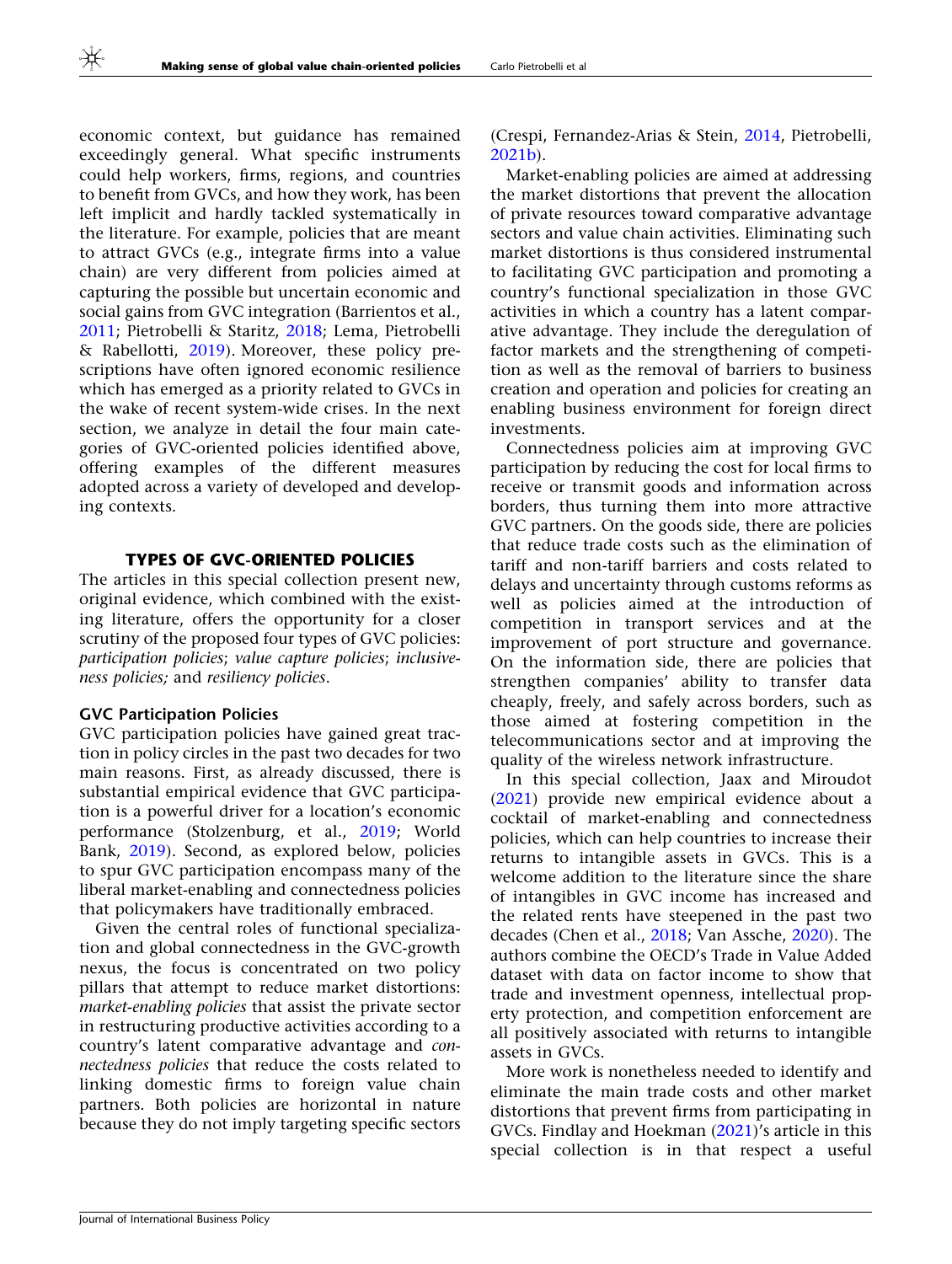contribution. They identify the rising salience of differences in regulatory regimes and policies as a main factor impacting trade and operating costs. According to them, there is a need for multistakeholder initiatives to improve the cost efficiency of regulatory enforcement processes. There is benefit in businesses cooperating with other stakeholders to identify and tackle policy impediments to the efficient operation of GVCs.

A careful observer will note that the marketenabling and connectedness policies to boost GVC participation bear important similarities with traditional development strategies built around the so-called Washington Consensus (Gereffi, [2019b\)](#page-17-0). Indeed, neoliberal convictions about comparative advantage, competitiveness, transaction costs, and minimalist state intervention are all easily accommodated within GVC participation policies, easing their adoption by national governments and international organizations.

Nonetheless, several features differentiate GVC participation policies from traditional trade policies. First, specialization is considered to take place at the disaggregated task level instead of the industry level. Second, connectedness policies are put on a higher pedestal. There are several reasons why reducing trade costs is considered disproportionately important in a GVC setting. In GVCs, the same component often crosses borders multiple times, therefore compounding the effect that trade costs have on the final price. Adding to this, production delays associated with trade impediments can have cascading effects throughout the chain. Keeping trade costs at bay is thus considered critical for GVC participation. Third, connectedness policies provide more room for unilateral state action than traditionally thought. Whereas eliminating trade costs on the export side generally requires governments to negotiate a reciprocity of concessions with other countries, reducing tariffs and non-tariff barriers on the import side can be done one-sidedly. Behind the border measures that improve port and telecommunications infrastructure can also be unilaterally addressed.

# GVC Value Capture Policies

An influential stream of research has been vocal in advocating that the GVC framework lends itself to policy recommendations that go far beyond the relatively minimalist, facilitative, and horizontal GVC participation policies (Gereffi, [2019b\)](#page-17-0). While this research recognizes the possibility for firms and locations to effectively learn and develop from

GVC participation, it cautions that the presence of multiple market and coordination failures implies that market forces do little to guarantee that GVC participation goes together with increased value capture (Pietrobelli & Staritz, [2018](#page-18-0)). For these scholars, governments thus need to adopt far more interventionist GVC value capture policies to ensure a strong nexus between GVC participation and industrialization through structural transformation (Mayer & Phillips, [2017](#page-18-0)). Since these policies tend to target specific sectors, tasks, or firms, they are often more vertical in nature compared to GVC participation policies.

The starting point of the argument is that GVC participation generates the biggest bang for its buck if it can improve the development of production and innovation capabilities so that firms and countries can boost the value added that they can create and appropriate within a GVC through local learning and innovation (Pietrobelli & Rabellotti, [2011\)](#page-18-0). In the GVC literature, this process has been termed economic upgrading, and it refers to strategies that countries and firms might implement to move towards higher value-added activities (Gereffi et al., [2005](#page-17-0)). Different forms of economic upgrading have been identified: product and process upgrading, which implies moving vertically along the value chain to better products or processes as well as the more challenging functional and interchain upgrading, entailing horizontal movement towards new functions or new markets (Humphrey & Schmitz, [2002](#page-18-0)). The concept of economic upgrading has been widely used but many empirical and conceptual challenges have also been raised in the literature. Gereffi ([2019a\)](#page-17-0) stresses how the large amount of empirical evidence collected in a wide variety of industries and countries shows that the upgrading process is not at all linear and inevitable as it is sometimes assumed.

More generally, this discussion on the potential benefits from GVC integration, and the related economic upgrading, is crucially related to the capacity to generate, appropriate, and protect static and dynamic rents. Rents describe an environment of scarcity facing an existing demand, where the holder of rents benefits from an absence of competition, protected by one or more entry barriers (Davis et al., [2018\)](#page-17-0). Where such barriers cannot be protected, it is the ability to generate ''dynamic rents'', which provides for sustainable incomes.

The policy challenge is that market and coordination failures render the link between GVC participation and economic upgrading a highly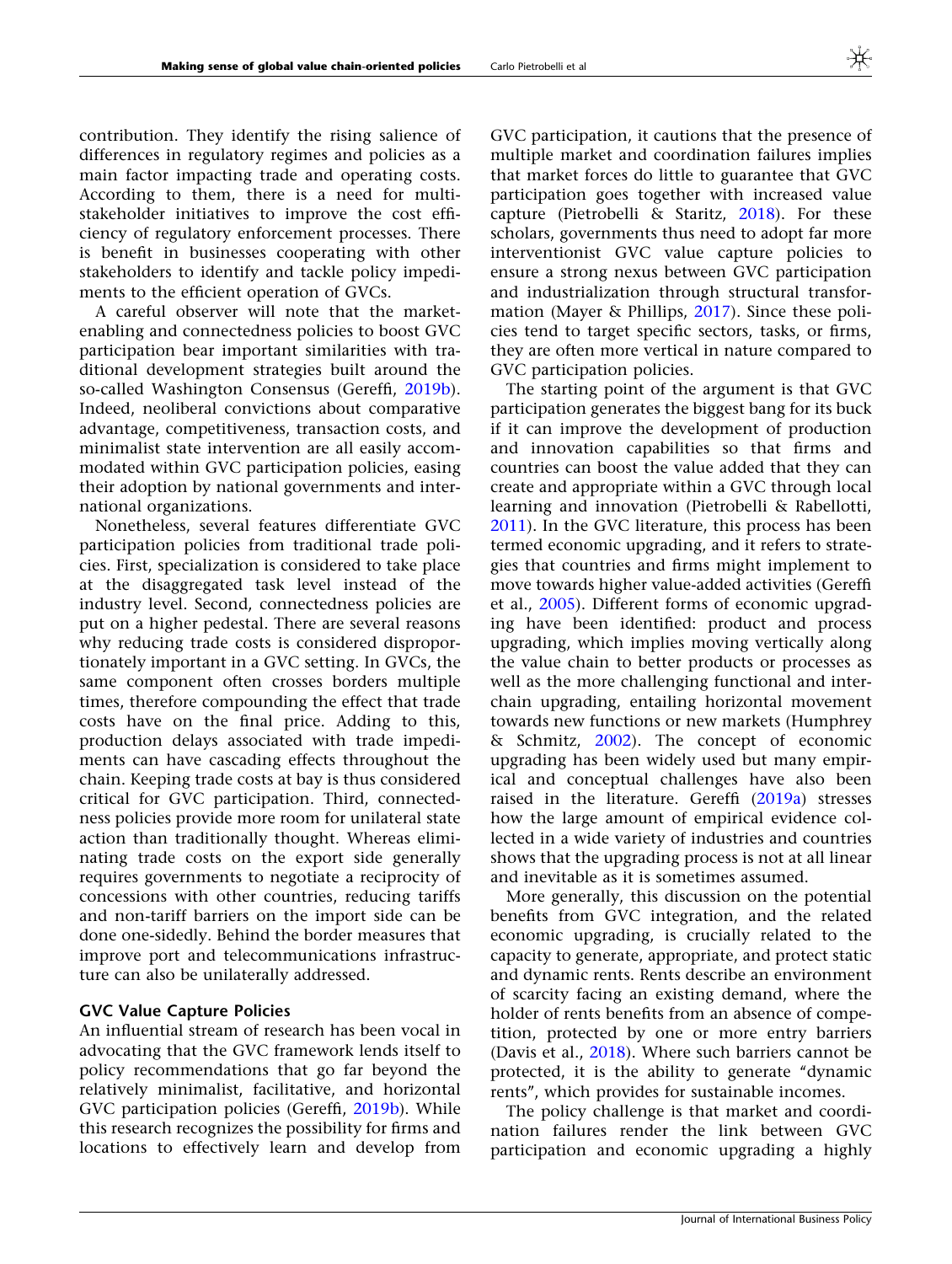uneven process with up and downgrading sometimes coexisting (Ponte & Ewert, [2009\)](#page-18-0) and with economic upgrading outcomes varying across firms within countries, often leaving smaller and rural firms behind (Martinez-Covarrubias et al., [2017\)](#page-18-0).

First, it has been stressed that the quality of international knowledge flows critically depends on the governance patterns that lead firms adopt with their suppliers as well as their bargaining power (Schmitz & Knorringa, [2000\)](#page-19-0). For example, lead firms are generally willing to tolerate or even support upgrading by their suppliers along the dimensions of quality, flexibility, and productivity if it helps strengthen the complementarities between value chain partners. In contrast, lead firms may discourage and even hinder the acquisition of technological capabilities by their suppliers if in the future this type of upgrading risks to encroach on the lead firm's core competence (Navas-Aleman, [2011](#page-18-0)).

Second, the quality of international knowledge flows also depends on local firms' ability to absorb, master, and adapt the knowledge and capabilities that lead firms transfer to them (Morrison et al., [2008\)](#page-18-0). These firm-level processes often suffer from important failures in developing countries, where firms have low R&D and innovation capabilities. In these circumstances, an easy shortcut is to buy or borrow foreign technologies requiring little absorption capacities, or to specialize in less technically sophisticated methods or assembly manufacturing. In such instances, effective forms of government policy should include various ways to cultivate R&D and innovation capability itself (Lee, [2013\)](#page-18-0). Furthermore, Lema et al. ([2019\)](#page-18-0) have underlined the role played by the multiple interactions between GVCs and innovation systems in shaping the speed, depth, and overall opportunity for upgrading at country and firm levels.

There is thus a clear role for GVC policies aimed at enhancing the capture of value produced in GVCs as, first, power asymmetries between lead firms and their suppliers might hinder the ability to seize economic gains from GVC participation; second, upgrading in GVCs involves costs, risks, and uncertainty with the potential of generating spillovers to the domestic economy, and third, there is a need for coordination of different actors investing along the chain (Pietrobelli & Staritz, [2018\)](#page-18-0).

At the macro level, there is an issue related to identifying which parts of the GVC should be targeted with interventions to foster both short-

and long-term growth through economic upgrading. Gereffi and Sturgeon [\(2013](#page-17-0)) argue that industrial policy in the age of GVCs must go beyond recreating entire supply chains within a national territory and needs to explicitly utilize extraterritorial linkages that affect a country's positioning in GVCs. However, this says little about the type of tasks that need special promotion.

Bam, De Bruyne, and Laing ([2021\)](#page-16-0) in this special collection suggest employing an input–output product space (IO–PS) framework to evaluate the effectiveness of industrial policies on specific GVC tasks over time. They argue that industrial policies can boost capacity development by (i) vertically supporting economic upgrading within GVCs and (ii) horizontally unlocking opportunities in tasks that are close in technological space but not necessarily part of the same GVC. Both need to be considered when predicting the impact of industrial policy on GVC tasks. They apply it to the automotive chain in South Africa showing that subindustries, such as bearings, passenger vehicle bodies, and passenger vehicles, are good targets that will contribute to short-term growth while vehicle parts and motorcycles and cycles could help to develop capabilities that might support the expansion of other high potential products in the future. In general, the IO-PS approach is useful because it allows for an immediate identification of those product categories within the value chain offering more opportunities for future value capturing in the short and long term, orienting policies to focus on the underdeveloped parts of particular industries.

Maintaining a focus on macro policies, trade restrictions can also have unintended consequences on economic upgrading, as explained in this special collection by Gereffi, Lim, and Lee [\(2021](#page-17-0)), who explore the impact of the US–China trade war on GVCs. The authors argue that in the case of the electronics GVC, besides the expected switching of production locations, end markets, and suppliers, a side effect is the introduction of strategies to develop new capabilities among domestic suppliers and to functionally upgrade by incorporating new activities. A case in point is Huawei, which has started to develop its own operating system and to internalize chip production to reduce its reliance on US technology.

Another array of policies that can impact economic upgrading is the introduction of local content requirements and of restrictions on foreign investments. Local content policies are typically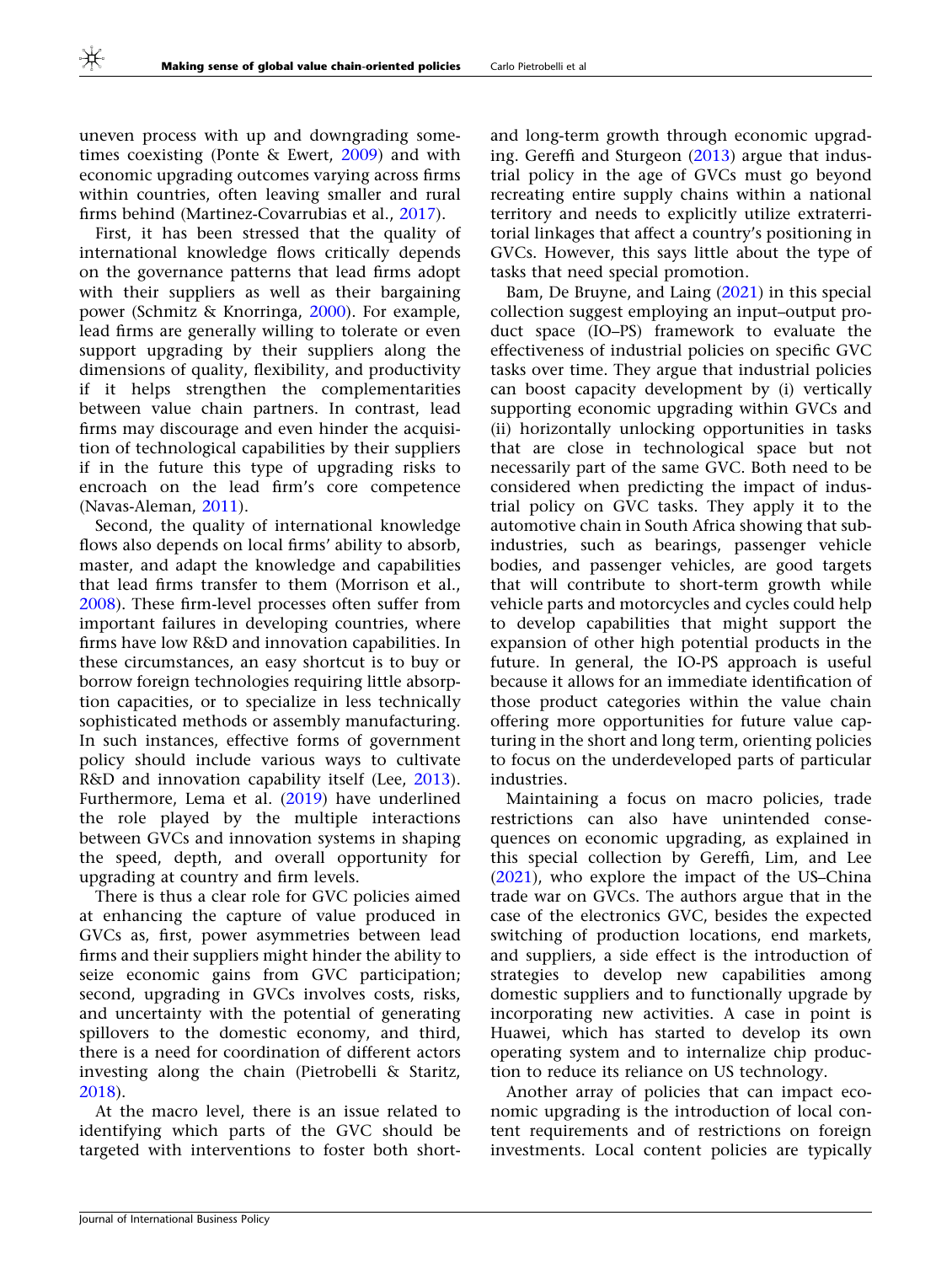explained with the logic of infant industries, granting the temporary breathing space to local firms to enable them to learn and catch up the initial disadvantage. De Marchi and Alford ([2021\)](#page-17-0) in this special collection present the Chinese experience in the electric vehicle industry as an illustrative case in which restrictions have been adopted to force global lead firms to collaborate with local producers, facilitating transfer of stateof-the-art technologies. In China, similar policy measures have also been adopted in other industries, such as for instance those related to renewable energies, allowing a rapid upgrading in GVCs. Lema et al. ([2020\)](#page-18-0) show that the state has also played a key role in creating a domestic market which has been key for supporting the technological upgrading of domestic industries. The implementation of the Renewable Energy Law in 2006 and sectorfocused 'missions' such as the Rooftop Subsidy and the Golden Sun Demonstration Programs implemented in the solar sector, together with investments aimed at building domestic production and innovative capabilities, have supported the development of the domestic industries and the progressive upgrading of domestic companies within GVCs. In a different paper on the extractive industries, Anzolin and Pietrobelli [\(2021](#page-16-0)) stress that local content policies need to go hand in hand with policies to promote domestic capability building. Without the latter, the former loses their economic reason.

A related point is whether and how upgrading in some domestic firms could trickle down to the rest of the economy. Hansen and Hansen [\(2020\)](#page-17-0) study the case of the Chinese biomass industry showing how the upgrading of a single producer in a GVC has created opportunities for several other domestic companies thanks to knowledge spillovers happening through labor mobility, supplier relations, demonstration effects and university–industry collaborations.

At the meso and micro levels, value-capture policies are aimed at strengthening and deepening innovation and production ecosystems by facilitating the process of building the firm-level production and innovation capabilities that are necessary for capturing such gains (Sako & Zylberberg, [2019\)](#page-18-0). Giuliani et al. ([2005](#page-17-0)) show how the processes of upgrading at the firm level may be enhanced by the collective efficiency prevailing in local SME clusters. Based on detailed Latin American case studies, they also suggest that relational forms of GVC governance favor value capturing through firmlevel upgrading, and that GVC integration often helps product and process upgrading, but rarely functional upgrading. These upgrading processes in turn also depend on the prevailing innovation systems, which interact and sometimes co-evolve with GVC governance in ways that may promote or hinder the development of innovation capabilities in firms (Lema, et al, [2019;](#page-18-0) Pietrobelli & Rabellotti, [2011\)](#page-18-0).

The importance of a well-developed, local business ecosystem is also stressed by Pegoraro, De Propris & Chidlow ([2021\)](#page-18-0) in this special collection, who underline the role played by the ecosystem in assisting a company located in the West Midlands in the UK, in reshoring back its activities and building up a network of local suppliers, which resulted in an upgraded position of the region in GVCs.

In their extensive review of the existing GVC literature in this special collection, De Marchi and Alford [\(2021](#page-17-0)) present a detailed account, enriched by many examples across industries and countries, of policies aimed at value capturing. Among them, there are those aimed at building and improving different types (logistical, digital, and productive) of infrastructure, which can help to attract GVCs and also to facilitate upgrading within them. Besides improving countries' knowledge infrastructure, enhancing local capabilities to meet the changing and growing demand of local manufacturers is another important area for value capturing policies. This implies the development of education and training projects creating the specific skills local firms need for their integration into and upgrading within GVCs, and establishing links between universities, vocational centers and the firms involved in the chains. Pegoraro et al. [\(2021](#page-18-0)) emphasize the extremely proactive role played by the local chamber of commerce in the West Midlands in upgrading the skills of the local workforce to meet the needs of local manufacturers, in assisting firms to recruit the right staff, and in offering networking opportunities to share best practices among local enterprises.

The provision of advisory services in the areas of standards, metrology, testing, and certification is also particularly helpful in targeting value capture, because they can support local suppliers in developing the necessary capabilities for upgrading. One important service is the organization of online platforms to collect information about trusted and accredited suppliers, capable of delivering products and services matching the lead firms' requirements.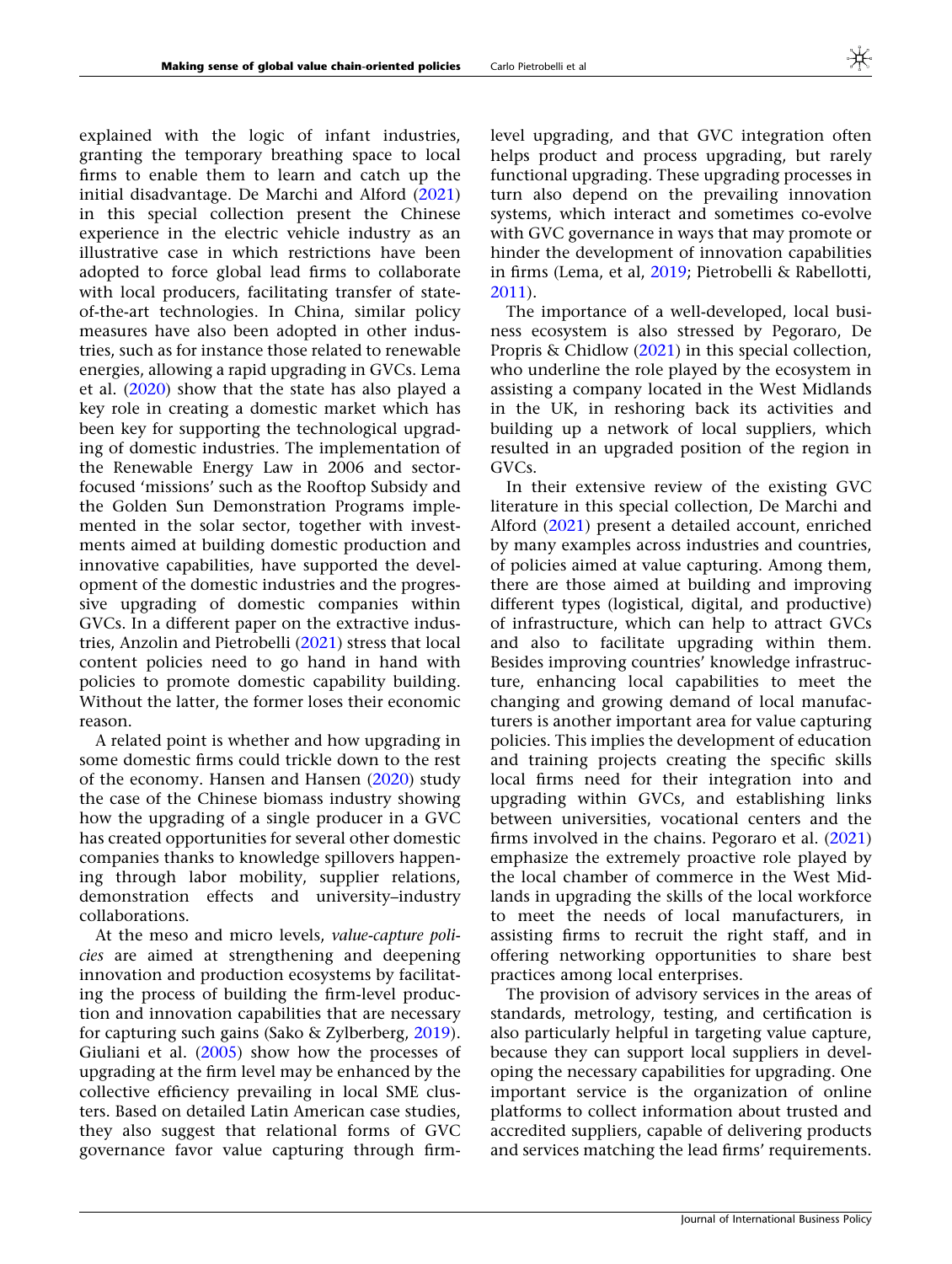The company studied by Pegoraro et al. ([2021\)](#page-18-0) reorganized its GVC by taking advantage of the information on domestic suppliers available in a platform established by the domestic industrial engineering association.

From this literature review, the first clear insight we may derive is that value capture policies imply a much more interventionist stance, with vertical interventions on specific sectors and even firms. The balance moves from the establishment of market-friendly conditions – by remedying market distortions to restore conditions favorable to the attraction of and integration into GVCs – to much greater selectivity and the addressing of externalities. In addition, the focus of industrial policy is currently much more on the role of tasks and nodes than on entire productive sectors. This requires a different approach relative to the industrial policies of the 1980s and 1990s - that mainly focused on raising barriers (Morris & Staritz, [2019\)](#page-18-0) - towards a multi-scalar perspective, accounting for sector specificities, inter-firm relations, and localized value-creation.

#### GVC Inclusiveness Policies

Sustainability challenges have emerged as a third policy priority related to GVCs. Sustainable development aims at a world that is prosperous, socially inclusive, and environmentally sustainable, yet today's economic and governance systems are poorly equipped to target this triple bottom line without the help of the private sector. Market forces, for one, have done little to narrow income inequalities within and across countries, to overcome deeply entrenched social discrimination by race and gender, or to protect the natural environment (Sachs & Sachs, [2021](#page-18-0)). The global nature of many sustainability challenges has furthermore eroded the ability of countries to address these market failures (Scherer & Palazzo, [2011](#page-19-0)). For these reasons, there has been growing research investigating how GVCs can be better harnessed through policy to enhance social and environmental upgrading.

GVC participation and economic upgrading do not automatically foster social and environmental upgrading. Even if they create significant economic progress, the benefits often leave many behind (Locke, [2013;](#page-18-0) Lund-Thomsen & Lindgreen, [2014;](#page-18-0) Mayer & Gereffi, [2010](#page-18-0); Posthuma & Nathan, [2010\)](#page-18-0). Barrientos et al. [\(2011](#page-16-0)) show that economic upgrading can, but does not necessarily, lead to social upgrading which implies accessing better work and

enhancing working conditions, protection and rights. Similarly, there could be tensions between economic and environmental upgrading, defined as any change in the value chain resulting in the reduction of firms' ecological footprint, such as in their impact on greenhouse gas emissions, on biodiversity losses and on natural resources overexploitation (De Marchi et al, [2019](#page-17-0)). Economic, social and environmental upgrading are clearly interlinked but the evidence available on how they interrelate is still rather limited. De Marchi et al. [\(2019](#page-17-0)) report about cases in which the three types of upgrading are part of a virtuous cycle like in the coffee value chain studied by Giuliani et al. [\(2017](#page-17-0)) in several Latin American countries, but also about value chains in which economic upgrading coincided with environmental downgrading like among Kenyan farmers investigated by Krishnan, te Velde and Were ([2018\)](#page-18-0).

At the same time, there is a growing acknowledgement that lead firms – if properly harnessed – can be a powerful vector to promote social and environmental upgrading. Lead firms have the corporate power to define the terms and conditions of GVC membership and can use their authority to promote social standards and environmental stewardship among their suppliers. This compliance can cascade down to lower-tier suppliers if GVC participation is made conditional on promoting sustainability standards further down the chain (Narula, [2019\)](#page-18-0). Distelhorst and Locke [\(2018](#page-17-0)) find that firms reward suppliers for complying with social standards, supporting the notion that lead firms can play a key role in promoting social upgrading.

The ability of lead firms to dictate the terms under which lower-level actors operate in a GVC has led to a vibrant academic debate about the role of private governance in filling gaps in global regulation. Many MNEs have implemented corporate social responsibility (CSR) initiatives in their supply chains as a way of independently regulating labor issues, including the establishment of codes of conduct and the implementation of third-party monitoring of working and environmental conditions. While several scholars have pointed out the positive role that private governance can play in addressing market failures that public governance has difficulties tackling (Scherer & Palazzo, [2011](#page-19-0)), others have warned that it is relatively ineffective (Locke et al., 2019) and may weaken state regulation and create parallel regulatory systems (Rossi, [2019;](#page-18-0) Seidman, [2009](#page-19-0)).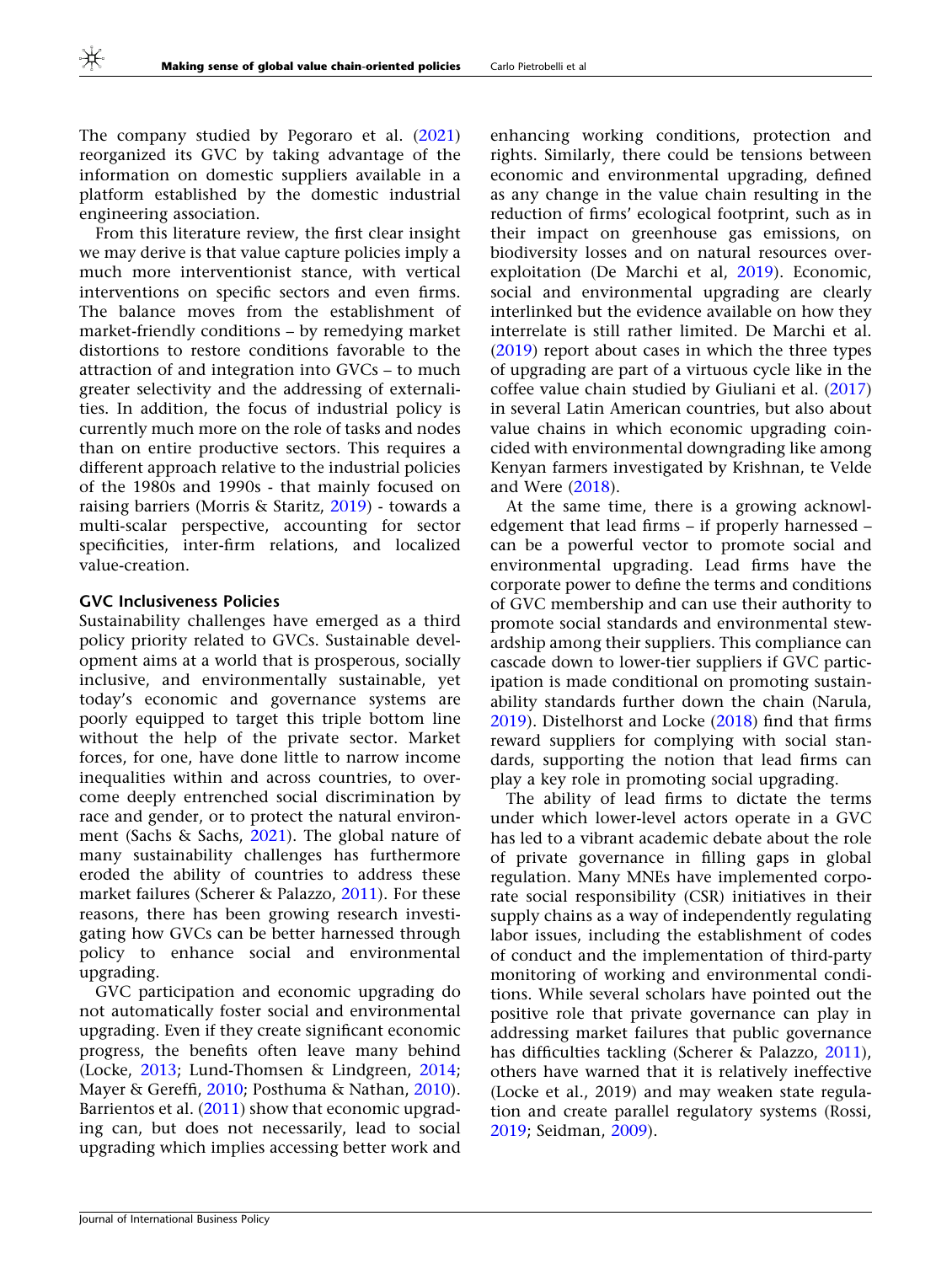In this special collection, Goerzen, Iskander and Hofstetter [\(2021](#page-17-0)) add to this debate by studying the institutional conditions under which private governance can boost social upgrading. Specifically, they empirically evaluate if private and public governance are complementary by analyzing whether social standard compliance (measured through third-party audits) is higher in countries with competent and stable governments that are able to create and enforce labor and environmental legislations. Based on two longitudinal datasets

that merge information at the firm level with World Bank's Worldwide Governance Indicators (WGI), the authors find that social standard compliance is enhanced by institutions that improve voice and accountability, but is weakened by institutions that improve the enforcement of rules and regulations. They conclude that it is important for policymakers to collaborate with GVC lead firms by recognizing certifications accredited by private bodies as equivalent to those provided by public standard agencies.

How to push lead firms to promote sustainability throughout their GVCs nonetheless remains an area of scholarly contention. A first concern is that many MNEs are unmotivated to address sustainability challenges. They either threaten their suppliers with too small a stick or cajole with too small a carrot to incentivize the adoption of social standards and environmental stewardship. Indeed, several scholars have blamed lead firms of heaping the costs of compliance upon the suppliers without installing effective cost-sharing, monitoring or penalty systems (Bird & Soundararajan, [2020;](#page-16-0) Contractor & Kundu, [1998](#page-17-0); Locke et al., [2009\)](#page-18-0). Bird et al. [\(2019](#page-16-0)) expand upon this, supporting the notion that suppliers face a trade-off between compliance with formal codes and employment standards on one hand, and productivity incentives on the other. Lead firms are alleged to go ahead with such ineffective governance schemes since they care more about ''looking good'' rather than ''doing good'' (Lund-Thomsen, [2020\)](#page-18-0), undermining the ability of GVC participation to render social upgrading. Ponte [\(2020](#page-18-0)), for example, draws from empirical evidence on the coffee and wine value chains and shows that the mainstreaming of sustainability has allowed the global lead firms to accumulate 'green' profits by extracting value from suppliers in the Global South. This has been possible because suppliers have been made responsible for the risks and paying for the costs of sustainability compliance.

A second concern is that the lead firms do not have the capabilities to push suppliers to adopt higher social and environmental standards (Goerzen & Van Assche, [2020](#page-17-0)). The diverse socioeconomic and cultural contexts of employment in which suppliers are embedded make it difficult for the lead MNEs to understand the bottlenecks that prevent compliance with social standards imposed from overseas (Lund-Thomsen & Lindgreen, [2014](#page-18-0)).

Several papers included in this special collection show that national and supranational policies play a key role in fostering social and environmental upgrading. Pasquali, Godfrey & Nadvi ([2021\)](#page-18-0) offer empirical evidence from Southern Africa's regional value chain in apparel that illustrates how difficult it could be improving labor standards when the national and regional contexts are characterized by weak labor legislation and fragile trade unions. In sharp contrast to AGOA and EBA, which respectively regulate trade between the USA and EU and African countries, and incorporate labor standards into trade preferences, neither SACU nor SADC, which regulate trade among African countries, integrate minimum labor standards. Their conclusion is that the future implementation of the African Continental Free Trade Area (AfCFTA) should include a social clause, because without it, for instance, South African retailers could take advantage of the very low labor costs in Ethiopia without any attention to social upgrading (Whitfield et al., [2020\)](#page-19-0).

Along the same lines, Nachum ([2021](#page-18-0)) in this special collection states that to push social upgrading there is a need for interdependence of objectives between producing and consuming countries. The author presents a comparative case about the apparel industry in Bangladesh and Cambodia. While in Cambodia the empowerment of labor unions supported by the local government and pushed by the US policy brought about social change, in Bangladesh, without national support, US lead firms were unable to instill any social improvement (Bair et al., [2020\)](#page-16-0). This case illustrates that accounting for the interdependencies between lead firms, domestic suppliers, employees and national governments in producing and consuming countries is fundamental to instilling socially desirable value distribution in GVCs.

A further dimension which has not been considered as much in the literature is the potentially negative impact of large-scale production for global markets on local communities. This is the focus of Gammelgaard, Haakonsson and Just ([2021\)](#page-17-0) in this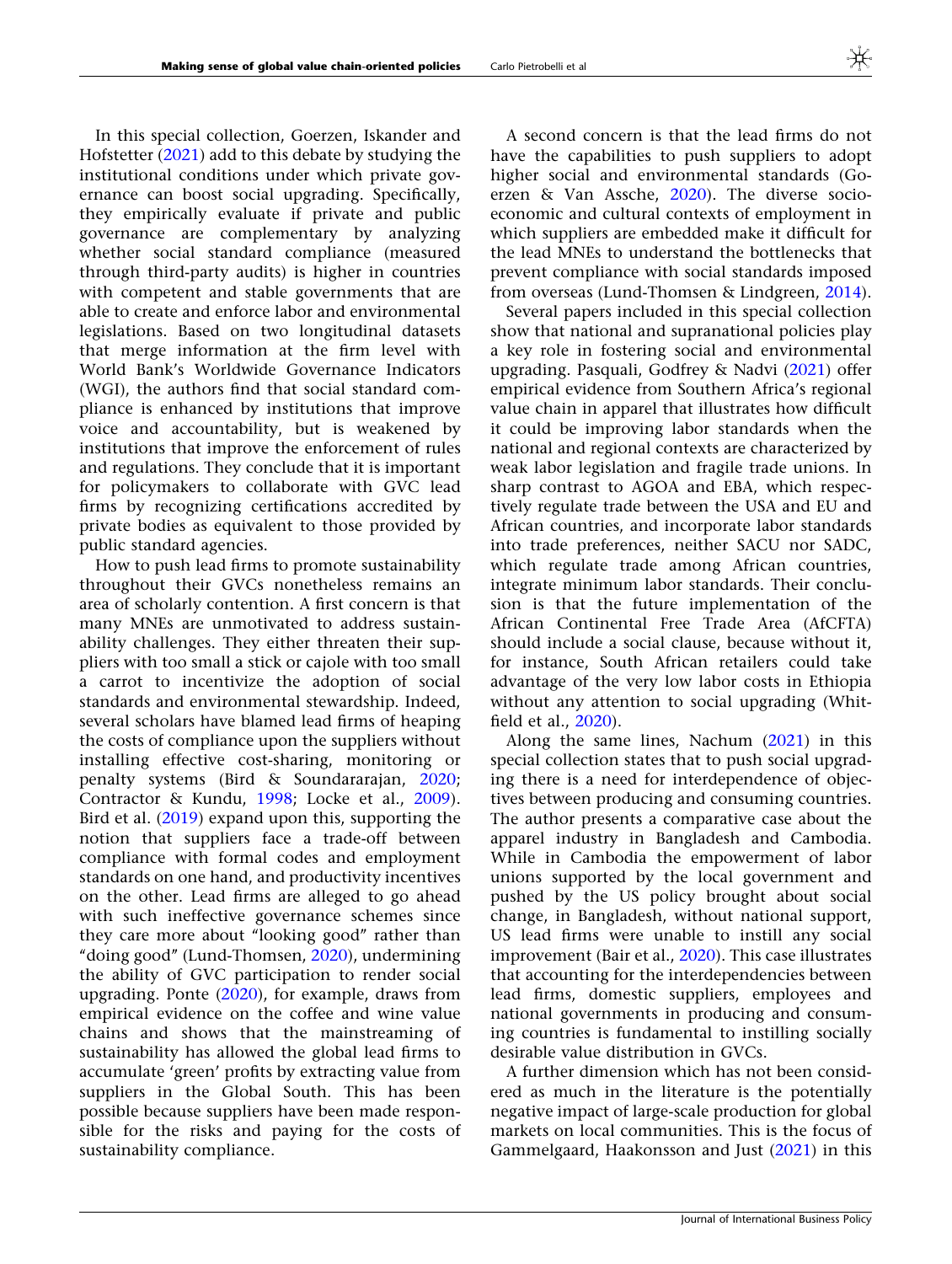special collection who, based on empirical evidence on Malawi, introduce the concept of community governance as a bottom-up governance process to be undertaken by rural communities involved in agricultural GVCs. This entails designing and managing GVC participation with the aim of livelihood upgrading against potentially harmful GVC-related activities. Consequently, the state should play a role of regulator of corporate actors and mitigator of potential negative GVC effects, guaranteeing local communities' active participation in GVC governance.

Taken together, GVC studies have firmly established that lead firms can be a powerful vector to promote social and environmental upgrading through their linkages with their suppliers and sub-suppliers. However, the literature is much less clear which policies targeting lead firms and their linkages can most effectively promote sustainability along GVCs.

# GVC Resiliency Policies

Economic resilience has emerged as a fourth priority related to GVCs in the wake of recent systemwide crises. In today's globally interconnected economies, a disruption in one part of the economic system can turn into a severe global economic downturn, and GVCs often play an important role in the transmission (Miroudot, [2020\)](#page-18-0). Recent history provides us with several examples. During the global financial crisis of 2008–2009, negative liquidity shocks in one country caused a chain reaction of financial difficulties throughout GVCs as firms relied on each other for credit (Bems et al., [2013](#page-16-0)). In the immediate aftermath of the 2011 Tohoku earthquake and tsunami, the production of many Japanese automotive and electronics components dried up, creating a disruption of international supply chains that affected the price and availability of cars and computers around the world (Escaith et al., [2011](#page-17-0)). In the early months of the Covid-19 pandemic, confinement efforts in China led to the closure of factories across the globe as companies could not access parts (Foldy, [2020](#page-17-0)).

In policy circles, these events – combined with recent shortages in essential goods such as vaccines and medical equipment – have raised the concern that excessive international division of labor has overly heightened countries' reliance on foreign suppliers and GVCs, thus endangering governments' ability to deliver societal well-being (Dallas et al., [2021](#page-17-0); Evenett, [2020\)](#page-17-0). Assertions have been

made that GVCs had become too complex and that they were not designed to operate in today's turbulent geopolitical landscape. Calls have therefore become increasingly loud for GVC policies that would make countries more resilient to global economic shocks.

A country's resilience is generally defined as its ability to rapidly return to delivering societal wellbeing in the wake of an economic disruption (Miroudot, [2020\)](#page-18-0). In this respect, a country's participation in GVCs can influence resilience by affecting both the severity of a disruption's initial economic impact and the ability to rapidly bounce back post-disruption.

Current debates often equate resilience with selfsufficiency, but this can be misleading (OECD, [2020\)](#page-18-0). It is of course true, that fully localized production reduces a country's exposure to shocks that disrupt foreign production or trade (e.g., the recent Suez Canal blockage). However, it also heightens a country's vulnerability to local disasters that curtail domestic production (e.g., hurricane Katrina). In other words, building resilience implies that countries should avoid putting all apples in the same basket, and GVCs can play an important role in ensuring this does not happen.

A more pertinent resilience-related concern for policymakers is thus how to ensure that a society's ability to deliver essential goods and services is sufficiently resistant to both local and foreign disruptions (Miroudot, [2020](#page-18-0)). First, is a country's supply base of essential goods sufficiently diversified so that they are not excessively dependent on GVC links with specific countries (including the home country) that are prone to production or trade disruptions? During the Covid-19 pandemic, for example, an often-heard concern was that several countries were excessively dependent on China for the supply of essential medical equipment (Evenett, [2020](#page-17-0)). During the 2021 Texas Power failure, then again, critics argued that the U.S. state was insufficiently connected to the country's electricity grid, making it overly vulnerable to local shocks. Second, does a country have ready-to-access substitutes in case a disruption to an existing GVC linkage occurs? This can be in the form of domestic or regional buffer stocks, or a country's ability to rapidly switch to domestic or foreign supply alternatives (even if they are not yet in use) to compensate for the disruption. During the Covid-19 pandemic, for example, the US government was criticized for its poor stockpiling of medical masks pre-pandemic, but also praised for its ability to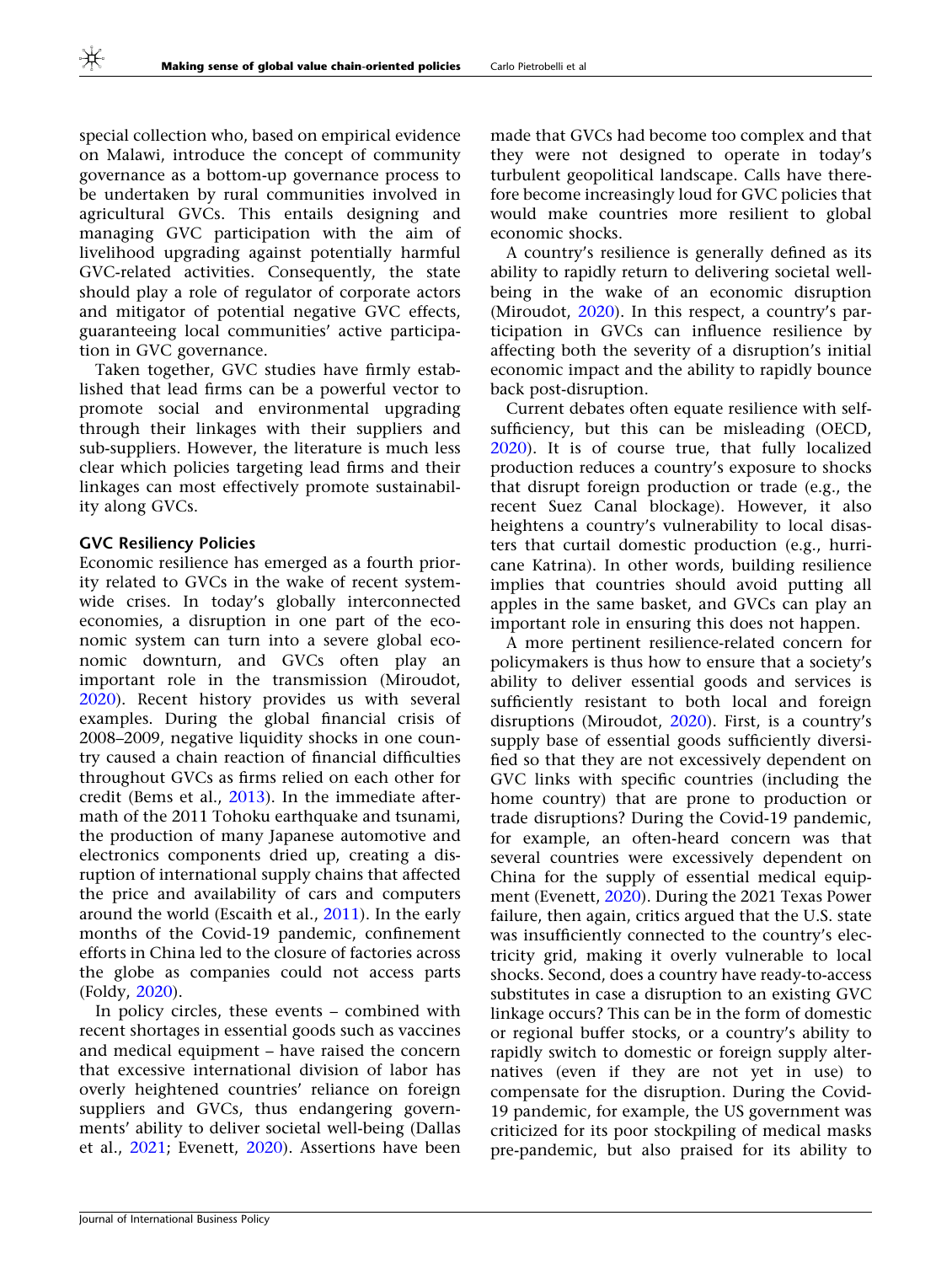rapidly ramp up domestic production of masks (Gereffi, [2020\)](#page-17-0).

Any policy response to these questions needs to acknowledge that companies generally grasp many of the risks related to international supply chain shocks and have already developed sophisticated risk management strategies to deal with them. Many firms have added agility to their supply chain by diversifying their supplier base, increasing manufacturing capacity and creating buffer stocks (Christopher & Peck, [2004](#page-17-0)). Well before the start of the 2018 Sino-US trade war, for example, many companies have adopted a China Plus One strategy where they duplicated production in China and at least one other country to reduce their vulnerability to supply chain disruptions and currency fluctuations in any individual country.

The contribution of Gereffi et al. [\(2021](#page-17-0)) in this special collection offers new evidence about firms' resilience in mitigating supply chain disruptions through the reconfiguration of their GVCs. As the US-China trade war unfolded, they found that many affected firms in the apparel, automotive and electronics sectors were able to bypass newly imposed trade restrictions through two main strategies: (i) switching production locations, end markets and/or suppliers; and (ii) upgrading value chain activities. They thus suggest that the adoption of risk mitigation strategies in GVCs has undercut the effectiveness of traditional trade policies.

The ability of market forces to naturally push firms to develop their own risk mitigation strategies suggests that governments should resist the temptation to go too far in their efforts to enhance resilience. The key resilience-related policy question that governments face is thus to what extent there are market failures in a society's ability to deal with domestic or foreign disruptions in the delivery of essential goods and services, and how to address them.

Horner ([2021](#page-17-0))'s article in this special collection provides useful insights into how a government can address market failures in the development of resilience. In the article, the author focuses on countries that mostly have an import-oriented engagement with GVCs in essential goods – they act as an end market –and asks what governments can do to promote both their development and health policy interests. Using the example of South Africa's pharmaceutical industry, Horner demonstrates that the state's role as a facilitator in this context is limited, and that the government

consequently turns to direct intervention such as state ownership and public procurement policies to attain their policy goals.

Indeed, there are several direct interventions that governments can conduct ex ante to enhance resilience. First, governments can develop buffering strategies such as stockpiling for essential products. Second, they can subsidize local production of essential goods or promote state ownership. Third, they can push for extra diversification of the supply base through their public procurement strategies.

Dialogue with the private sector and possibly even the organization of public–private platforms at the level of GVCs are needed to develop the appropriate government interventions (Hoekman, 2021). Simchi-Levi and Simchi-Levi ([2020](#page-19-0)) have in this respect come up with an interesting proposal: similar to bank stress tests that were imposed after the Great Recession of 2008–2009, governments should work together with industries that provide essential goods to establish stress tests that capture a country's ability to deal with demand or supply disruptions. These stress tests should consider the government's own stockpiling strategy, the speed with which both local production and imports can be ramped up, the diversification of import sources, and the impact of potential export restrictions by other countries.

Finally, international cooperation should be an integral part of any resilience strategy. From the perspective of government authorities, agreements to share essential goods, to conduct joint procurements at a bilateral or regional level and to limit export restrictions can facilitate diversification and risk sharing.

### HOW ARE GVC-ORIENTED POLICIES DIFFERENT? THE TRIFECTA OF TASKS, LINKAGES, AND FIRMS

Careful observers will notice that the distinction between GVC-oriented policies and traditional public policies does not lie in their social or economic objectives. Policymakers were using public policy tools to boost trade integration and to strengthen specialization in higher value-added industries well before they started paying attention to GVCs. Redistributive and resiliency concerns have also been on the agenda in traditional IB policy discussions.

The different weights that international organizations and government agencies put on GVC objectives nonetheless lead to systematic variations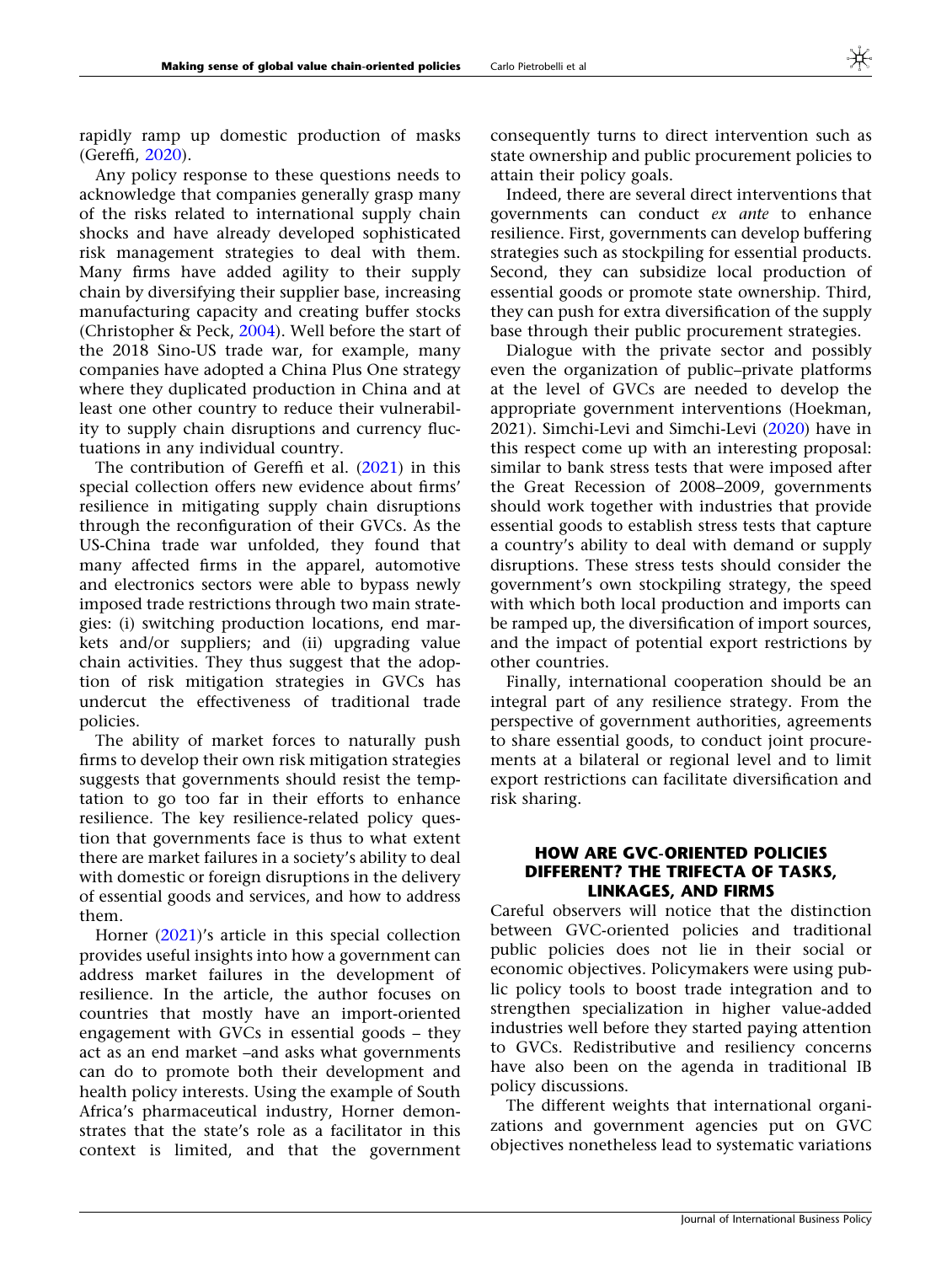in GVC-oriented policies across policy agencies (Gereffi, [2019b;](#page-17-0) Mayer & Gereffi, [2019\)](#page-18-0). Depending on their ideological heritage and focus, policy agencies sponsor more minimalist or rather more interventionist GVC policies. For instance, the World Trade Organization's traditional focus is more on trade without discrimination, therefore primarily promoting relatively minimalist, facilitative, and horizontal GVC participation policies. By contrast, the International Labor Organization has developed the Decent Work Agenda and therefore the emphasis in GVC policies is on inclusive development promoting employment creation, social protection and MNEs' involvement in social upgrading. Similarly, as emphasized by De Marchi and Alford [\(2021\)](#page-17-0) in this special collection, at national level different policy actors can have diverse interests and objectives across ministries (i.e., the Ministry of Agriculture or Industry vs. the Ministry of Equal Opportunities or Social Affairs) and across geographical jurisdictions (i.e., central, provincial or municipal authorities). Policy coordination is often a problem, and a value chainspecific approach has been proposed to formulate and implement GVC-oriented policies (Findlay & Hoekman, [2021](#page-17-0), in this special collection).

Taking this perspective, the novel policy descriptions come from the elevated role that is given to the trifecta of tasks, linkages, and firms, which has pushed local, regional and national governments to change the economic rationales for conducting policy interventions and which has altered the range of instruments they can use to attain policy goals.

GVC-oriented policies put the spotlight on the development of fine-grained GVC tasks instead of the traditional focus on entire industries. As we have seen, a central aim of participation policies is to boost functional specialization so that countries can concentrate on those tasks in which they have a comparative advantage. A key goal of value capture policies is to help countries create and appropriate more value by conducting the existing activities better or by functionally upgrading into higher value-added tasks. In both cases, policymakers are pushed to adopt a more granular view of the type of activities that they should target to promote economic development through structural transformation.

GVC-oriented policies also lay greater emphasis on the role of linkages than traditional development policies. A key insight from GVC studies is that a firm's economic performance and the social conditions that it offers to its workers are heavily influenced by its value chain connections. Interfirm linkages to foreign partners can act as a powerful conduit for accessing foreign knowledge and resources that can be leveraged to improve technological and operational capabilities. Decent work parameters imposed by foreign value chain partners can incentivize firms to improve their local work conditions. Economic shocks to foreign value chain partners can be transmitted to local firms through supply chains. A focal concern of policymakers is thus how to properly regulate, deepen, and strengthen GVC linkages so that they can promote both economic and social upgrading while at the same time guaranteeing a country's economic resilience.

GVC-oriented policies finally elevate the role of firms, both of lead firms and their suppliers, and a fine-grained microeconomic focus is called for. GVC scholarship recognizes the essential role that lead firms play in defining the terms and conditions of GVC membership and thus considers harnessing their behavior to be a potent approach to accomplish policy objectives. Some GVC-oriented policies in this respect may promote a partnership between public and private actors in which policymakers collaborate with GVC lead firms to upgrade local suppliers, ensure fair treatment of workers, adopt environmentally sustainable business practices, and build resiliency (Abdulsamad & Manson, [2019;](#page-16-0) Gereffi, [2019b](#page-17-0)). Furthermore, GVC-oriented policies recognize the essential objective of supporting suppliers' efforts to enter - and nurture profitable relationships with lead firms, exploiting the potential offered by these relationships for their own learning and capability development. This further strengthens the argument that GVC-oriented policies elevate the role of linkages and firms.

The GVC literature's emphasis on the trifecta of tasks, linkages, and firms has exposed a new set of market failures that provide a potent narrative for new policy rationales (Pietrobelli & Staritz, [2018](#page-18-0)). The non-rival and partially excludable nature of intangibles – which are at the heart of some of the highest value-added and therefore most desirable tasks in a GVC (e.g., R&D and marketing) – create public good problems that need to be addressed through government intervention (Jaax & Miroudot, [2021](#page-18-0); Van Assche, [2020](#page-19-0)). Market externalities abound in lead firms' willingness to share knowledge through their GVC linkages and the development of suppliers' capabilities to absorb it (Guerrieri & Pietrobelli, [2004](#page-17-0); Pietrobelli & Staritz, [2018\)](#page-18-0). Market forces do little to engender social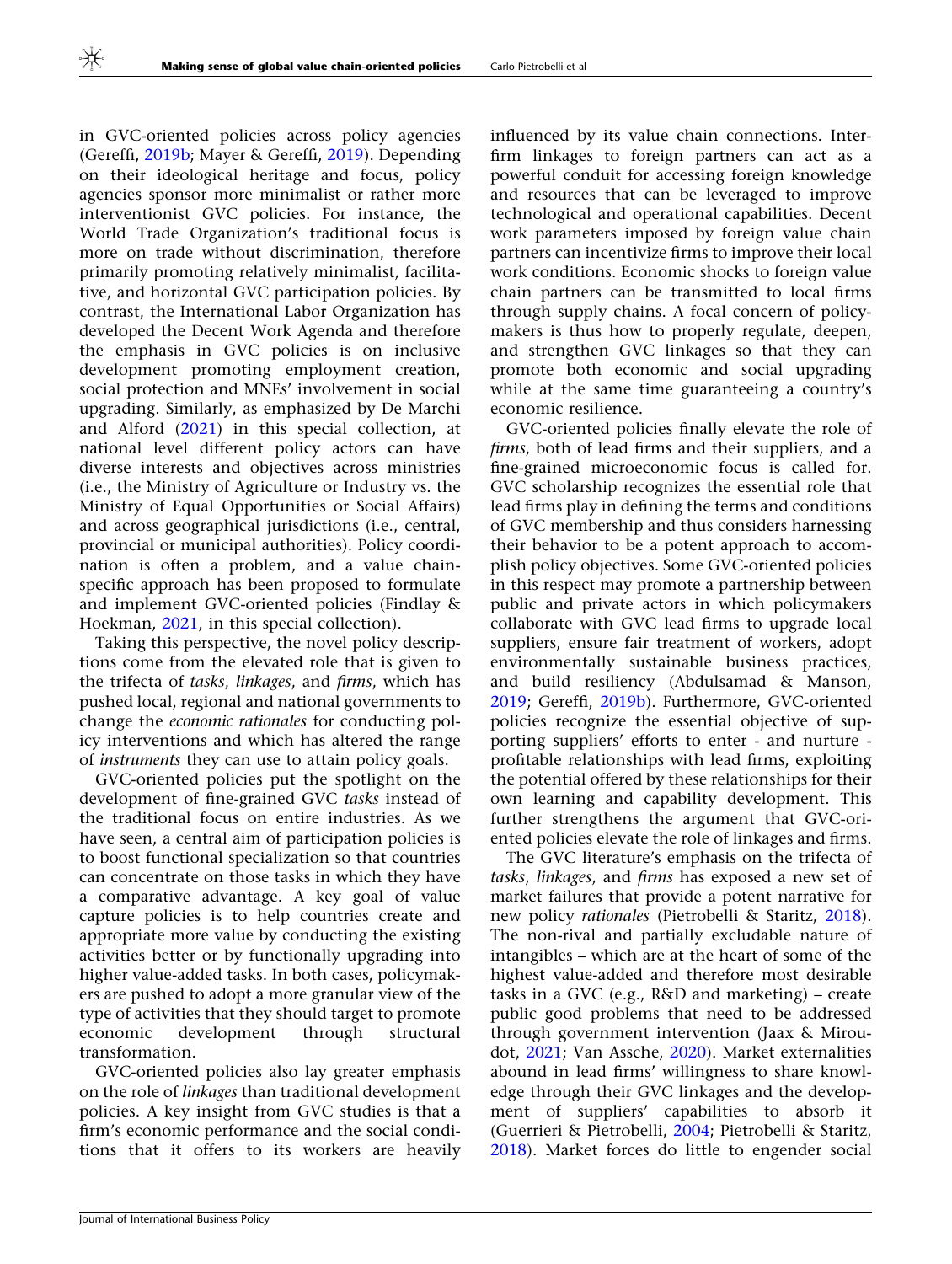upgrading, environmental upgrading and economic resilience. For these reasons, there is a loudening call among GVC scholars for moving beyond the traditional development policies built around the so-called Washington Consensus, which focuses on minimalist state intervention, and to adopt more potent trade, industrial and innovation policies (Neilson, [2014;](#page-18-0) Werner et al., [2014\)](#page-19-0).

Moreover, an increasingly prominent viewpoint is that the global scope of GVCs has hampered countries' capacity to address some key GVCrelated market failures (Kobrin, [2015\)](#page-18-0). This produces two main consequences: on the one hand supra-national policies and institutions need to be reformed to address the GVC-related market and coordination failures that individual countries' governments cannot fix. The recent G7 proposal for a minimum global corporate tax rate to close cross-border tax loopholes is a good example of this. On the other hand, governments are also being forced to partner up with the private sector to address ''governance gaps'' (Scherer & Palazzo, [2011;](#page-19-0) Eberlein, [2019;](#page-17-0) Goerzen et al., [2021\)](#page-17-0). That is, there is a growing call for private actors such as lead firms and non-governmental organizations to play an active role in filling gaps in global regulation and in resolving global public good problems. To reconcile private sector interests, policy makers should take on a brokering role in 'value chain coalitions', facilitating dialogues between public and private stakeholders (Morris et al., [2012\)](#page-18-0).

The trifecta of tasks, linkages, and firms at the heart of GVC-oriented policies also implies that governments need to rely on new instruments and actions to reach their policy goals. In some cases, it provides policymakers with new levers in their policy toolbox. Many state-led export credit agencies, for example, have expanded the type of firms to which they can provide trade financing in order to reflect the growing reality of GVCs (Van Assche & Gangnes, [2019\)](#page-19-0). Whereas in the past they relied on push strategies that provided financing to support the export sales of domestic firms, they now increasingly adopt pull strategies where they give loans and export credits to large foreign companies, insofar this helps facilitate the integration of domestic firms into GVCs. In other cases, existing policy instruments are rendered less potent. For example, GVCs allow firms to more easily circumvent trade policy barriers (Ma & Van Assche, [2014\)](#page-18-0). To avoid a country-specific trade policy, a lead firm no longer has to relocate its

entire value chain to another country, but only a single value chain stage, often final assembly. Gereffi et al. ([2021](#page-17-0)) in this special collection indeed found that many firms in the apparel, automotive and electronics sectors were able to bypass trade restrictions related to the US-China trade war by switching production locations, end markets and suppliers.

Redesigning policy instruments for new GVC realities, however, is often easier said than done. Once the trifecta of tasks, linkages, and firms is considered, it becomes clear that policymakers need to take into consideration the complementarities between various at-the-border and beyondthe-border policies, e.g., the operation of a GVC makes it necessary to look at trade promotion, innovation and industrial policies to support local suppliers, at training policy to produce the required skills, at infrastructural policy to facilitate exports and imports, at the availability of advisory services in the areas of standards and certifications as well as at labor, social and environmental regulations. Each policy needs to be assessed in light of its systemic scope and influence, moving beyond the traditional "silos" approach where each Government Ministry and Agency pursues its own objectives independently. Moreover, the frontier has had to be moved beyond national borders to interact with global buyers, thus overcoming the traditional distinction between policies for the domestic and the foreign market. Therefore, even if many elements of policy were already present long time ago, the advent of GVCs has forced to rethink them in such a deep fashion, that the whole set of policies oriented to GVCs has now become a truly different concept.

# **CONCLUSION**

GVC-oriented policies differ from traditional public policies since they account for the elevated role that the trifecta of tasks, linkages, and firms play in today's global economy and since they propose new policy instruments that can be used to target the promotion of diverse, and not always complementary, economic and societal goals. We have shown that these policies require a systemic approach that covers various domains including innovation, trade and industrial policy, infrastructure, education and training policies, and service provision. They also require assessing the heterogeneous impact of policies on firms, workers, and other stakeholders and considering both national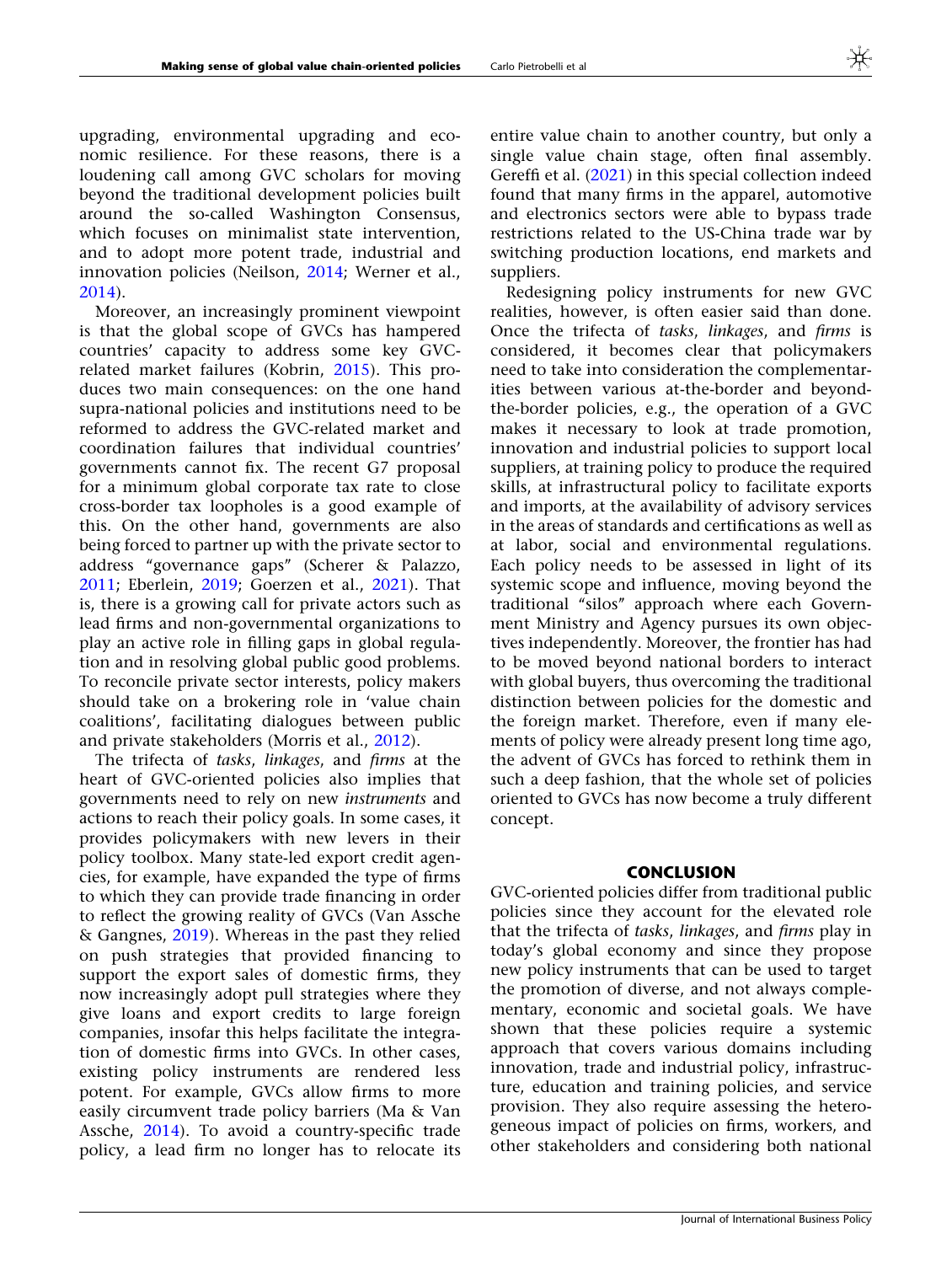and sub-national differences as well as supra-national concerns. These policies extend far beyond the market-enabling interventions of the Washington Consensus, and often entail a vertical and selective approach.

A major contribution of the special collection is the evidence on unintended consequences of various policies on GVCs, a theme on which there is still substantial room for theory building. In other words, the complex architecture and the deep interactions prevailing in GVCs may produce the result that a policy that was intended to have a specific effect (e.g., the imposing of trade restrictions) could for example have an unanticipated effect on industry behavior and technological change. Thus, Gereffi et al.  $(2021)$  $(2021)$  find that firms during the US-China trade war attempted to mitigate the impact of trade restrictions by economically upgrading their GVC activities. In the case of reshoring policies in the UK West Midlands, Pegoraro et al. [\(2021](#page-18-0)) also discover that one of the unexpected effects was fostering technological upgrading. Both findings suggest that the relation between trade restrictions, GVC participation and GVC value capture is non-linear, something which needs to be further investigated. On a separate topic, Goerzen et al. ([2021](#page-17-0)) find that institutions have a highly variegated influence on the effectiveness of private governance, suggesting that more theoretical research is needed on the links between institutions, private governance and public governance.

Another key contribution is showing the importance of developing new data and combining existing databases to study the effects of GVCoriented policies. Despite the availability of new aggregate databases (e.g., the OECD's Trade in Value Added -TiVA- and the UNCTAD-Eora GVC databases) that have opened the floodgates for quantitative research on GVCs (Antràs & Chor, [2021;](#page-16-0) Sturgeon, [2019](#page-19-0)), more is needed to allow empirical research to catch up with GVC theory with a focus on the role of policies (Frederick, [2019\)](#page-17-0). In this special collection, Jaax and Miroudot [\(2021](#page-18-0)) combine the TiVA dataset with information on factor income to study the determinants of income related to intangibles in GVCs. Furthermore, Bam et al. [\(2021](#page-16-0)) associate input-output statistics for South Africa with product space data to identify which tasks should be the target of industrial policies. These are promising developments that are necessary to empirically test the wealth of new policy proposals that has been coming out of the GVC literature.

Aside from advances in aggregate statistics, there is also a need for new micro data and empirical analysis on the strategies and decision-making processes that firms and other actors in GVCs take to deal with the repercussions of GVC-oriented policy (Sako & Zylberberg, [2019;](#page-18-0) Sturgeon, [2019](#page-19-0)). International business scholars are particularly well positioned to take on this challenge. As pointed out by Gereffi et al. ([2021](#page-17-0)), researchers should in this respect move beyond industry-specific analysis (e.g., footwear in Mexico) and more fully embrace both comparative and longitudinal studies. Comparative analysis across companies or industries allows researchers to assess the influence of firm and sector characteristics on the relation between public policy and GVCs. Longitudinal analysis is critical for evaluating dynamic trends which are at the heart of the interactions and possible trade-offs among economic, social and environmental upgrading.

Indeed, this is a theme that has only received limited uptake both in this special collection and in the wider literature: How do GVC-oriented policies differentially impact multiple policy goals? GVC studies have shown that there are trade-offs between economic, social and environmental upgrading (De Marchi & Alford, [2021](#page-17-0)), but the connections to policy have been underexplored. Furthermore, there has been little work studying the cross-influence that the same policy interventions may have on several policy objectives (Álvarez, Crespi & Volpe Martincus, [2012](#page-16-0)). This is an important lacuna in the literature since policyrelated trade-offs abound. Resiliency policies, for example, may increase a firm or region's ability to deal with external shocks at the cost of its GVC participation or value capture. Labor standards may promote social upgrading at the detriment of GVC participation or value capture. As we reflect on the role that GVCs can play on sustainable recovery (Zhan, [2021](#page-19-0)), it is clear that more theoretical and empirical research is needed on the trade-offs and inconsistencies that emerge when GVC-oriented policies are used to address multiple policy goals. Getting a better grasp on these will go a long way in developing a systemic and evidence-based vision of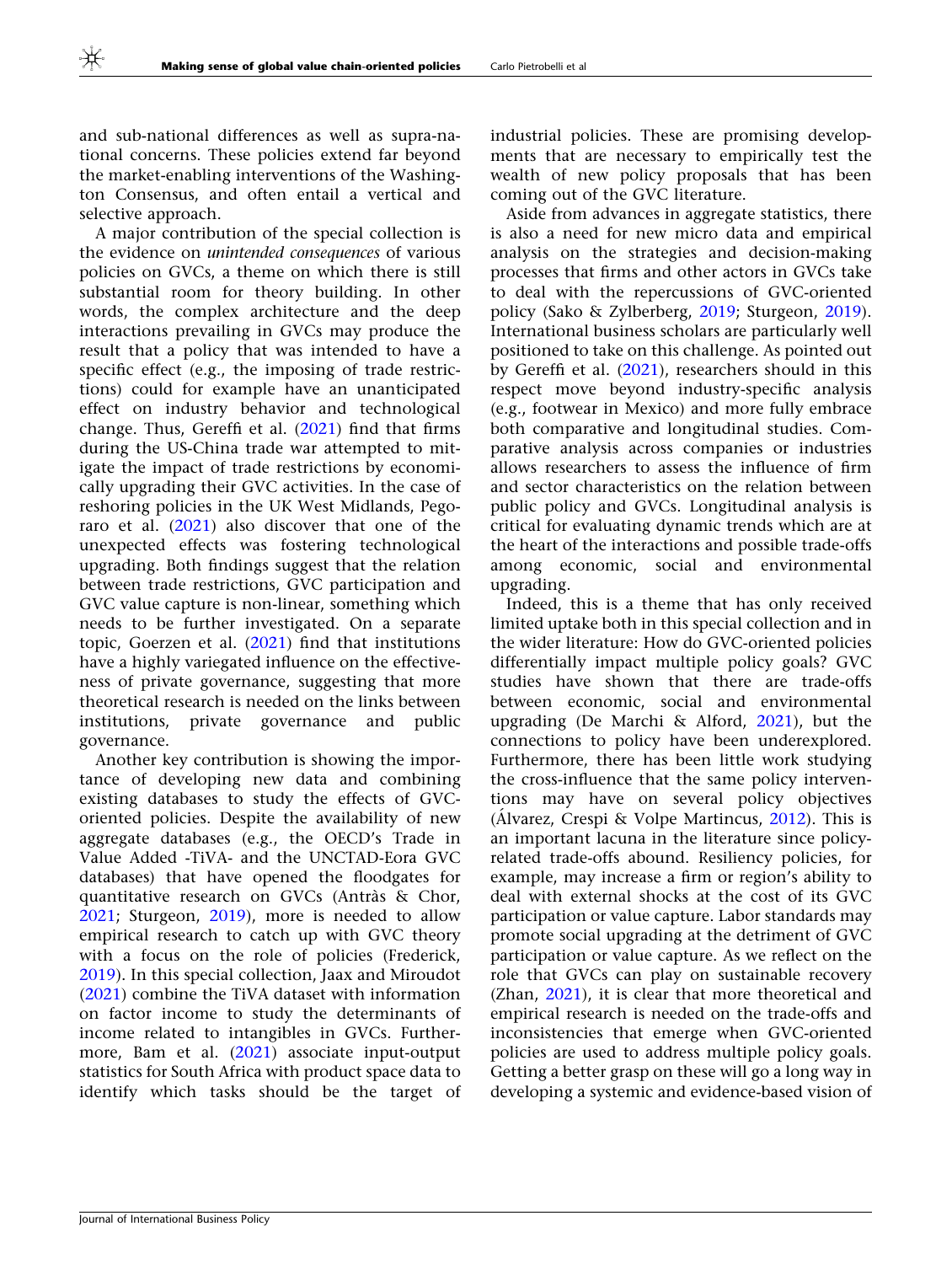<span id="page-16-0"></span>GVC-oriented policies that transcends a government's or international organization's ideological heritage.

#### ACKNOWLEDGEMENTS

We would like to thank Gary Gereffi, Sarianna Lundan and Sébastien Miroudot for their comments on an earlier version of this paper.

Author contributions All authors contributed equally to this study and are ranked alphabetically.

#### **NOTES**

<sup>1</sup>In the literature, "dynamic rents" are identified as: (i) resource rents, "gifts of nature", in which a producer has access to relatively better land or resource; (ii) innovation rents endogenously created by producers through the systematic application of knowledge to production (Freeman, [1974;](#page-17-0) Schumpeter [1934](#page-19-0)); (iii) exogenous rents where producers may benefit from access to better forms of infrastructure, lower costs and directed financial intermediation, better trained workforce, etc.; and (iv) market rents, which arise through exclusive or near-exclusive control over input and product markets (Davis et al., [2018](#page-17-0)).

#### **REFERENCES**

- Abdulsamad, A., & Manson, H. 2019. Public–private partnerships in global value chains. In Handbook on global value chains. Edward Elgar Publishing (pp. 537–554).
- Alvarez, R., Crespi, G., & Martincus, C. V. 2012. Impact evaluation in a multiple program world. Inter-American Development Bank.
- Amendolagine, V., Presbitero, A. F., Rabellotti, R., & Sanfilippo, M. 2019. Local sourcing in developing countries: The role of foreign direct investments and global value chains. World Development, 113: 73–88.
- Ambos, B., Brandl, K., Perri, A., Scalera, V. G., & Van Assche, A. 2021. The nature of innovation in global value chains. Journal of World Business, 56(4): 101221.
- Antràs, P., & Chor, D. (2021). Global Value Chains. WP 28149, NBER, Cambridge MA, [https://www.nber.org/system/files/](https://www.nber.org/system/files/working_papers/w28549/w28549.pdf) [working\\_papers/w28549/w28549.pdf](https://www.nber.org/system/files/working_papers/w28549/w28549.pdf)
- Anzolin, G., & Pietrobelli, C. 2021. Local content policies: Why mining need consistent policy packages to support capabilities development. The Extractive Industries and Society. [https://doi.](http://dx.doi.org/10.1016/j.exis.2020.11.013) [org/10.1016/j.exis.2020.11.013.](http://dx.doi.org/10.1016/j.exis.2020.11.013)
- Bair, J., Anner, M., & Blasi, J. 2020. The political economy of private and public regulation in post-Rana Plaza Bangladesh. ILR Review, 73(4): 969–994.

<sup>2</sup>The firm level database is provided by the Business Social Compliance Initiative (BSCI), an initiative of the Foreign Trade Association which umbrellas more than 1,500 firms ranging from small and medium enterprises to MNCs. WGI (available at [https://info.worldbank.org/](https://info.worldbank.org/governance/wgi/) [governance/wgi/,](https://info.worldbank.org/governance/wgi/) accessed on 16th April 2021) reports aggregate and individual governance indicators for over 200 countries and territories over the period 1996–2019, for six dimensions of governance.

<sup>3</sup>AGOA is the African Growth and Opportunity Act between the USA and the African countries. EBA is Everything but Arms, a trade preferential scheme between the EU and 49 least developed countries. SACU is Southern African Customs Union comprising South Africa and its border countries. SADC is the Southern African Development Community, a regional economic community among 16 African countries.

<sup>4</sup>Linkages have been on the policy agenda for a long time, but for different reasons. For example, UNCTAD [\(2001\)](#page-19-0) focused on technology transfer and FDI, not on GVCs.

5 On June 2021 G7 financial ministers have reached an historical agreement to reform the global tax system ([https://www.reuters.com/](https://www.reuters.com/business/g7-nations-near-historic-deal-taxing-multinationals-2021-06-05/) [business/g7-nations-near-historic-deal-taxing](https://www.reuters.com/business/g7-nations-near-historic-deal-taxing-multinationals-2021-06-05/)[multinationals-2021-06-05/](https://www.reuters.com/business/g7-nations-near-historic-deal-taxing-multinationals-2021-06-05/) accessed June 8th

2021)

- Bam, W. G., De Bruyne, K., & Laing, M. 2021. The IO–PS in the context of GVC-related policymaking: The case of the South African automotive industry. Journal of International Business Policy. [https://doi.org/10.1057/s42214-020-00081-7.](http://dx.doi.org/10.1057/s42214-020-00081-7)
- Barrientos, S., Gereffi, G., & Rossi, A. 2011. Economic and social upgrading in global production networks: A new paradigm for a changing world. International Labour Review, 150(3–4): 319– 340.
- Bathelt, H., Malmberg, A., & Maskell, P. 2004. Clusters and knowledge: Local buzz, global pipelines and the process of knowledge creation. Progress in Human Geography, 28(1): 31– 56.
- Bems, R., Johnson, R. C., & Yi, K. M. 2013. The great trade collapse. Annual Review of Economics, 5(1): 375–400.
- Bird, Y., Short, J., & Toffel, M. 2019. Coupling labor codes of conduct and supplier labor practices: The role of internal structural conditions. Organization Science, 30: 847–867.
- Bird, R. C., & Soundararajan, V. 2020. The role of precontractual signals in creating sustainable global supply chains. Journal of Business Ethics, 164(1): 81–94.
- Blyde, J., Pietrobelli, C., & Volpe, C. (2014). A World of Possibilities: Internationalization for Productive Development, Chapter 8. In G. Crespi, E. Fernandez-Arias, & E. H. Stein (Eds.), Rethinking Productive Development: Sound Policies and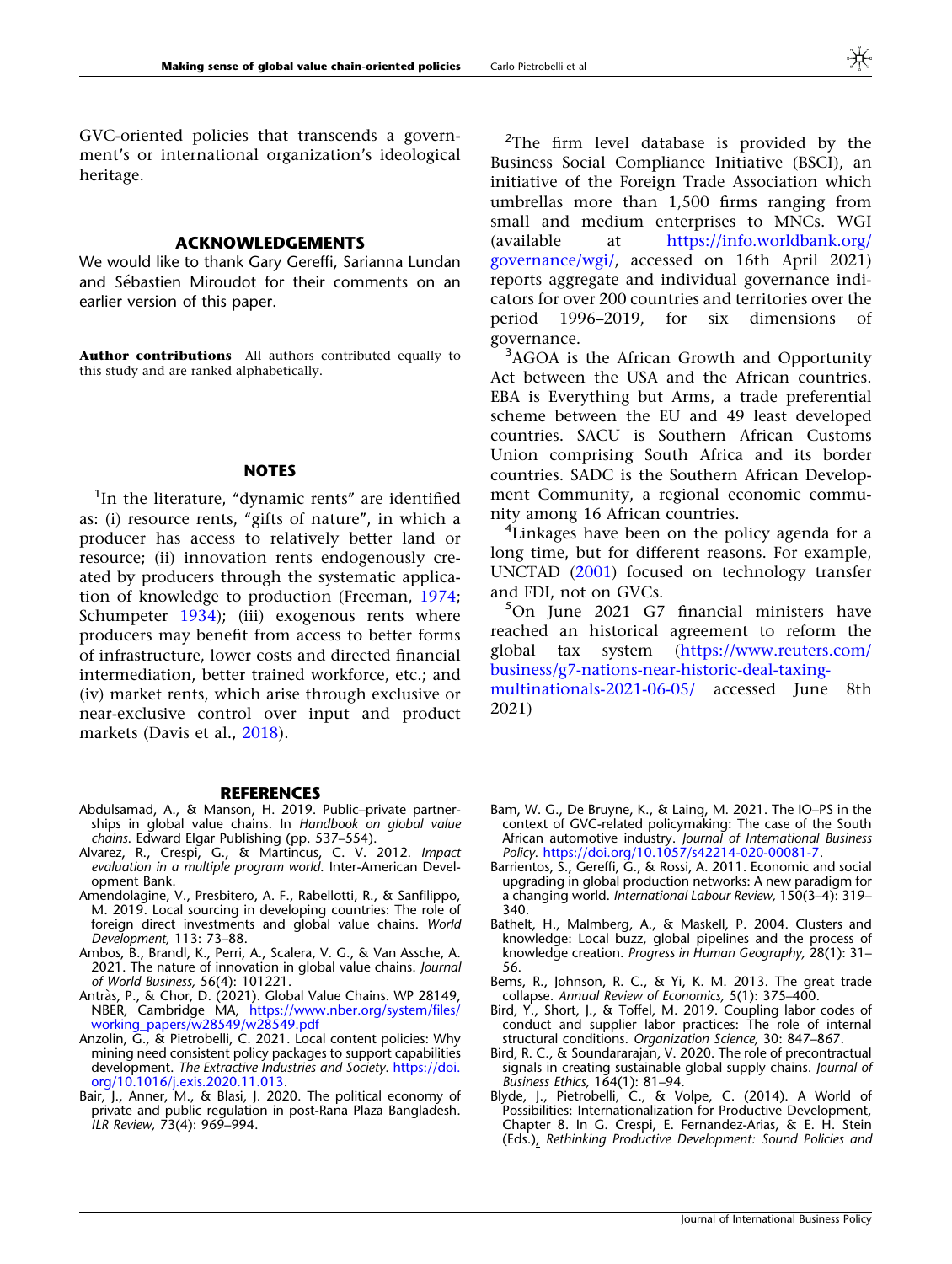Institutions for Economic Transformation (pp. 233–278). Palgrave.

- Buckley, P. J. 2009. The impact of the global factory on economic development. Journal of World Business, 44(2): 131– 143.
- Buckley, P. J., & Strange, R. 2015. The governance of the global factory: Location and control of world economic activity. Academy of Management Perspectives, 29(2): 237–249.
- Buckley, P. J., Strange, R., Timmer, M. P., & de Vries, G. J. 2020. Catching-up in the global factory: Analysis and policy implications. Journal of International Business Policy, 3: 79–106.
- Cano-Kollmann, M., Cantwell, J., Hannigan, T. J., Mudambi, R., & Song, J. 2016. Knowledge connectivity: An agenda for innovation research in international business. Journal of International Business Studies, 47: 255–262.
- Chen, W., Los, B., & Timmer, M. (2018). Factor Incomes in Global Value Chains: The Role of Intangibles. NBER Working Paper, No. 25242, [http://www.nber.org/papers/w25242.](http://www.nber.org/papers/w25242)
- Christopher, M., & Peck, H. 2004. Building the resilient supply chain. The International Journal of Logistics Management, 15(2): 1–14.
- Constantinescu, C., Mattoo, A., & Ruta, M. 2019. Does vertical specialisation increase productivity? The World Economy, 42(8): 2385–2402.
- Contractor, F. J., & Kundu, S. K. 1998. Modal choice in a world of alliances: Analyzing organizational forms in the international hotel sector. Journal of International Business Studies, 29(2): 325–356.
- Crespi, G., Fernández-Arias, E., & Stein, E. (2014). Investing in ideas: policies to foster innovation. In G. Crespi (Ed.), Rethinking productive development (pp. 61–106). New York: Palgrave Macmillan.
- Dallas, M. P., Horner, R., & Li, L. 2021. The mutual constraints of states and global value chains during COVID-19: The case of personal protective equipment. World Development, 139: 105324.
- Davis, D., Kaplinsky, R., & Morris, M. 2018. Rents, power and governance in global value chains. Journal of World-Systems Research, 24(1): 43–71.
- De Marchi, V., & Alford, M. 2021. State policies and upgrading in global value chains: A systematic literature review. Journal of International Business Policy. [https://doi.org/10.1057/s42214-](http://dx.doi.org/10.1057/s42214-021-00107-8) [021-00107-8](http://dx.doi.org/10.1057/s42214-021-00107-8).
- De Marchi, V., Di Maria, E., Golini, R., & Perri, A. 2020. Nurturing international business research through global value chains literature: A review and discussion of future research opportunities. International Business Review. [https://](http://dx.doi.org/10.1016/j.ibusrev.2020.101708) [doi.org/10.1016/j.ibusrev.2020.101708.](http://dx.doi.org/10.1016/j.ibusrev.2020.101708)
- De Marchi, V., Di Maria, E., Krishnan, A., & Ponte, S. (2019). Environmental upgrading in global value chains. In G. Gereffi, S. Ponte, G. Raj-Rechert (Eds.), Handbook on global value chains (pp. 310–323). Edward Elgar:
- Distelhorst, G., & Locke, R. M. 2018. Does compliance pay? Social standards and firm-level trade. American Journal of Political Science, 62(3): 695–711.
- Durand, C., & Milberg, W. 2019. Intellectual monopoly in global value chains. Review of International Political Economy, 27(2): 404–429.
- Eberlein, B. 2019. Who fills the global governance gap? Rethinking the roles of business and government in global governance. Organization Studies, 40(8): 1125–1145.
- Escaith, H., Keck, A., Nee, C., & Teh, R. (2011). Japan's earthquake and tsunami: International trade and global supply chain impacts. VOXEU, April, 28. [https://voxeu.org/article/](https://voxeu.org/article/japans-earthquake-and-tsunami-global-supply-chain-impacts) [japans-earthquake-and-tsunami-global-supply-chain-impacts](https://voxeu.org/article/japans-earthquake-and-tsunami-global-supply-chain-impacts)
- Evenett, S. J. 2020. Chinese whispers: COVID-19, global supply chains in essential goods, and public policy. Journal of International Business Policy, 3(4): 408–429.
- Findlay, C., & Hoekman, B. 2021. Value chain approaches to reducing policy spillovers on international business. Journal of

International Business Policy. [https://doi.org/10.1057/s42214-](http://dx.doi.org/10.1057/s42214-020-00083-5) [020-00083-5.](http://dx.doi.org/10.1057/s42214-020-00083-5)

- Foldy, B. (2020). Coronavirus pinching car industry supply chains. Market Watch. [https://www.marketwatch.com/story/](https://www.marketwatch.com/story/coronavirus-pinching-car-industry-supply-chains-2020-02-14?mod=mw_quote_news) [coronavirus-pinching-car-industry-supply-chains-2020-02-](https://www.marketwatch.com/story/coronavirus-pinching-car-industry-supply-chains-2020-02-14?mod=mw_quote_news) [14?mod=mw\\_quote\\_news](https://www.marketwatch.com/story/coronavirus-pinching-car-industry-supply-chains-2020-02-14?mod=mw_quote_news)
- Frederick, S. 2019. Global value chain mapping. In Handbook on global value chains. Edward Elgar Publishing (pp. 29–53).
- Freeman, C. 1974. The economics of industrial innovation. Penguin Education.
- Gammelgaard, J., Haakonsson, S., & Just, S. N. 2021. Linking Malawi's agricultural sector to global value chains: The case for community governance. Journal of International Business Policy. [https://doi.org/10.1057/s42214-021-00101-0.](http://dx.doi.org/10.1057/s42214-021-00101-0)
- Gereffi, G. (2019a). Economic upgrading in global value chains. In G. Gereffi, S. Ponte & G. Raj-Reichert (Eds.), Handbook on Global Value Chains (pp. 240–254). Edward Elgar: Cheltenham, UK and Lyme, US.
- Gereffi, G. 2019. Global value chains and international development policy: Bringing firms, networks and policy-engaged scholarship back in. Journal of International Business Policy, 2(3): 195–210.
- Gereffi, G. 2020. What does the COVID-19 pandemic teach us about global value chains? The case of medical supplies. Journal of International Business Policy, 3(3): 287–301.
- Gereffi, G., Lim, H. C., & Lee, J. 2021. Trade policies, firm strategies, and adaptive reconfigurations of global value chains. Journal of International Business Policy. [https://doi.](http://dx.doi.org/10.1057/s42214-021-00102-z) [org/10.1057/s42214-021-00102-z.](http://dx.doi.org/10.1057/s42214-021-00102-z)
- Gereffi, G., Humphrey, J., & Sturgeon, T. 2005. The governance of global value chains. Review of International Political Economy, 12(1): 78–104.
- Gereffi, G., & Sturgeon, T. (2013). Global value chain-oriented industrial policy: The role of emerging economies. Chapter 14. In D. Elms & P. Low (Eds.), Global value chains in a changing world (pp. 329–360). Geneva: WTO Publications.
- Giuliani, E., Ciravegna, L., Vezzulli, A., & Kilian, B. 2017. Decoupling standards from practice: The impact of in-house certifications on coffee farms' environmental and social conduct. World Development, 96: 294–314.
- Giuliani, E., Pietrobelli, C., & Rabellotti, R. 2005. Upgrading in global value chains: Lessons from Latin American clusters. World Development, 33(4): 549–573.
- Goerzen, A., & Van Assche, A. (2020). Global value chain governance: a MNC capabilities view. Chapter 21. In K. Mellahi, K. Meyer, R. Narula, I. Surdu & A. Verbeke (Eds.) The Oxford Handbook of International Business Strategy (pp. 421– 434). Oxford: Oxford University Press.
- Goerzen, A., Iskander, S. P., & Hofstetter, J. 2021. The effect of institutional pressures on business-led interventions to improve social compliance among emerging market suppliers in global value chains. Journal of International Business Policy. [https://doi.org/10.1057/s42214-020-00064-8](http://dx.doi.org/10.1057/s42214-020-00064-8).
- Grossman, G. M., & Rossi-Hansberg, E. 2008. Trading tasks: A simple theory of offshoring. American Economic Review, 98(5): 1978–1997.
- Guerrieri, P., & Pietrobelli, C. 2004. Industrial districts' evolution and technological regimes: Italy and Taiwan. Technovation, 24(11): 899–914.
- Hansen, T., & Hansen, U. E. 2020. How many firms benefit from a window of opportunity? Knowledge spillovers, industry characteristics, and catching up in the Chinese biomass power plant industry. Industrial and Corporate Change, 29(5): 1211– 1232.
- Horner, R. 2017. Beyond facilitator? State roles in global value chains and global production networks. Geography Compass, 11(2): e12307.
- Horner, R. 2021. Global value chains, import orientation, and the state: South Africa's pharmaceutical industry. Journal of International Business Policy. [https://doi.org/10.1057/s42214-](http://dx.doi.org/10.1057/s42214-021-00103-y) [021-00103-y](http://dx.doi.org/10.1057/s42214-021-00103-y).

<span id="page-17-0"></span>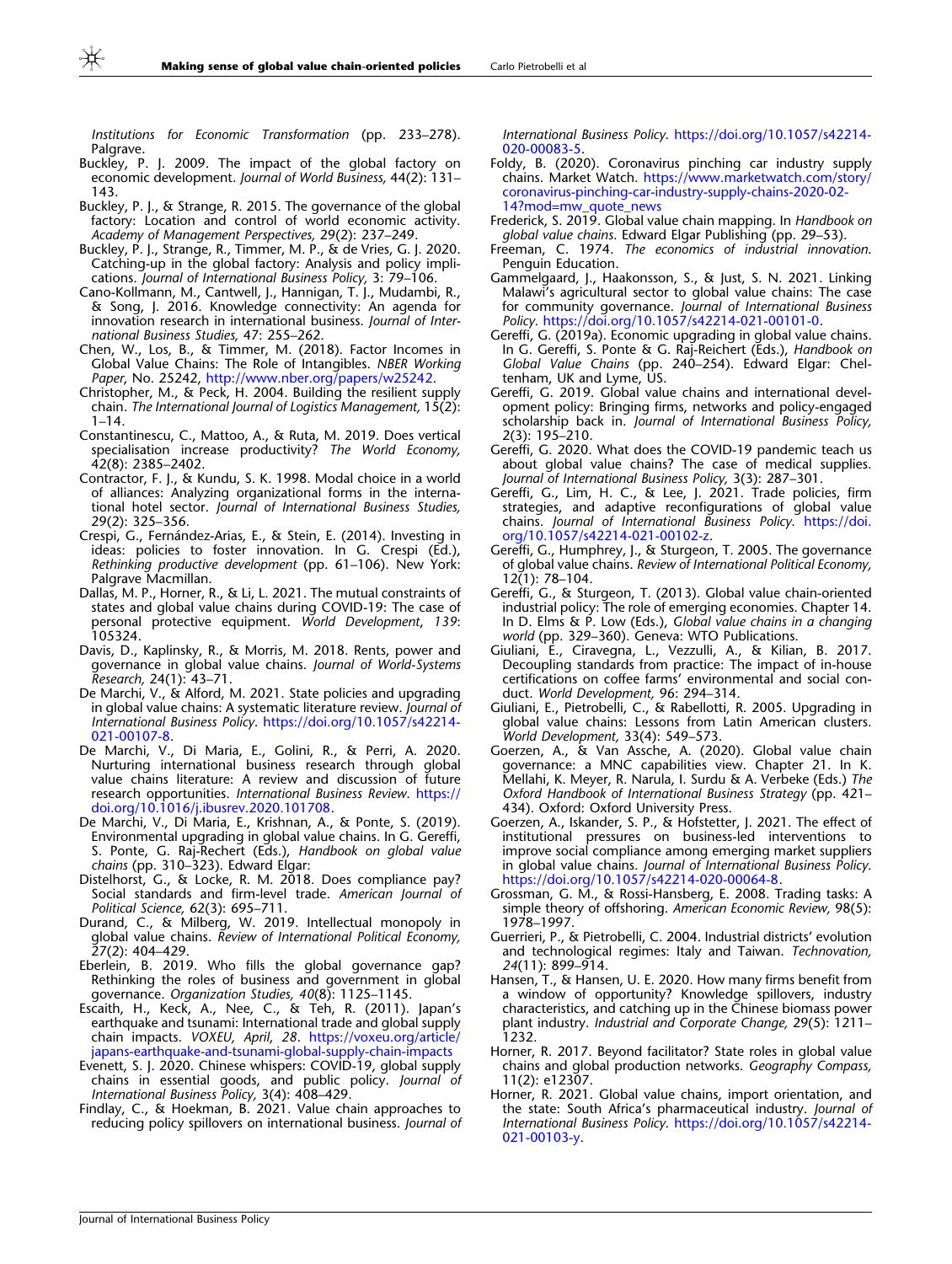- <span id="page-18-0"></span>Humphrey, J., & Schmitz, H. 2002. How does insertion in global value chains affect upgrading in industrial clusters? Regional Studies, 36(9): 1017-1027
- Jaax, A., & Miroudot, S. 2021. Capturing value in GVCs through intangible assets: The role of the trade–investment–intellectual property nexus. Journal of International Business Policy. [https://](http://dx.doi.org/10.1057/s42214-020-00086-2) [doi.org/10.1057/s42214-020-00086-2](http://dx.doi.org/10.1057/s42214-020-00086-2).
- Kobrin, S. J. 2015. Is a global nonmarket strategy possible? Economic integration in a multipolar world order. Journal of World Business, 50(2): 262–272.
- Krishnan, A., te Velde, D. W., & Were, A. (2018). Kenya–UK trade and investment relations. Taking stock and promoting exports to the UK. Overseas Development Institute (ODI).
- Lee, K. 2013. Capability failure and industrial policy to move beyond the middle- income trap: from trade- based to technology- based specialization. In J. E. Stiglitz, & J. Y. Lin (Eds.), The industrial policy revolution I. The Role of Government Beyond Ideology. Basingstoke: Palgrave Macmillan: 244–272.
- Lema, R., Pietrobelli, C., & Rabellotti, R. (2019). Innovation in global value chains. In G. Gereffi, S. Ponte & G. Raj-Reichert (Eds.), Handbook on global value chains (pp. 370–384). Edward Elgar: Cheltenham, UK and Lyme, US.
- Lema, R., Fu, X., & Rabellotti, R. 2020. Green windows of opportunity: Latecomer development in the age of transformation toward sustainability. Industrial and Corporate Change, 29(5): 1193–1209.
- Locke, R. M. 2013. The promise and limits of private power: Promoting labor standards in a global economy. Cambridge: Cambridge University Press.
- Locke, R., Amengual, M., & Mangla, A. 2009. Virtue out of necessity? Compliance, commitment, and the improvement of labor conditions in global supply chains. Politics & Society, 37(3): 319–351.
- Lund-Thomsen, P. 2020. Corporate social responsibility: A supplier-centered perspective. Environment and Planning a: Economy and Space, 52(8): 1700–1709.
- Lund-Thomsen, P., & Lindgreen, A. 2014. Corporate social responsibility in global value chains: Where are we now and where are we going? Journal of Business Ethics, 123(1): 11–22.
- Ma, A. & Van Assche, A. (2014). Vertical specialization, tariff shirking and trade. Chapter 5. In B. Ferrarini & D. Hummels (réd.), Asia and Global Production Networks: Implications for Trade, Incomes and Economic Vulnerability (pp. 148–178). London: Asian Development Bank and Edward Elgar Publishing.
- Martinez-Covarrubias, J. L., Lenihan, H., & Hart, M. 2017. Public support for business innovation in Mexico: a cross-sectional analysis. Regional Studies, 51(12): 1786–1800.
- Mayer, F., & Gereffi, G. 2010. Regulation and economic globalization: Prospects and limits of private governance. Business and Politics, 12(3): 1–25.
- Mayer, F., & Gereffi, G. 2019. International development organizations and global value chains. Handbook on global value chains. Edward Elgar: 570–584.
- Mayer, F. W., & Phillips, N. 2017. Outsourcing governance: states and the politics of a 'global value chain world.' New Political Economy, 22(2): 134–152.
- Milberg, W., Jiang, X., & Gereffi, G. (2014). Industrial policy in the era of vertically specialized industrialization. Transforming economies: Making industrial policy work for growth, jobs and development, pp. 151-178.
- Miroudot, S. 2020. Reshaping the policy debate on the implications of COVID-19 for global supply chains. Journal of International Business Policy, 3(4): 430–442.
- Montalbano, P., Nenci, S., & Pietrobelli, C. 2018. Opening and linking up: Firms, global value chains and productivity in Latin America. Small Business Economics, 50(4): 917-935. [https://](http://dx.doi.org/10.1007/s11187-017-9902-6) [doi.org/10.1007/s11187-017-9902-6](http://dx.doi.org/10.1007/s11187-017-9902-6).
- Morris, M., Kaplinsky, R., & Kaplan, D. 2012. ''One thing leads to another''—Commodities, linkages and industrial development. Resources Policy, 37(4): 408–416.
- Morris, M., & Staritz, C. 2019. Industrialization paths and industrial policy for developing countries in global value chains. Edward Elgar Publishing.
- Morrison, A., Pietrobelli, C., & Rabellotti, R. 2008. Global value chains and technological capabilities: A framework to study learning and innovation in developing countries. Oxford Development Studies, 36(1): 39–58.
- Nachum, L. 2021. Value distribution and markets for social justice in global value chains: Interdependence relationships and government policy. Journal of International Business Policy. [https://doi.org/10.1057/s42214-021-00105-w](http://dx.doi.org/10.1057/s42214-021-00105-w).
- Narula, R. 2019. Enforcing higher labor standards within developing country value chains: Consequences for MNEs and informal actors in a dual economy. Journal of International Business Studies, 50(9): 1622–1635.
- Navas-Alemán, L. 2011. The impact of operating in multiple value chains for upgrading: The case of the Brazilian furniture and footwear industries. World Development, 39(8): 1386– 1397.
- Neilson, J. 2014. Value chains, neoliberalism and development practice: The Indonesian experience. Review of International Political Economy, 21(1): 38–69.
- OECD. (2020). Shocks, risks and global value chains : insights from the OECD METRO model. [http://www.oecd.org/trade/](http://www.oecd.org/trade/documents/shocks-risks-gvc-insights-oecd-metro-model.pdf) [documents/shocks-risks-gvc-insights-oecd-metro-model.pdf](http://www.oecd.org/trade/documents/shocks-risks-gvc-insights-oecd-metro-model.pdf)
- Pahl, S., & Timmer, M. P. 2020. Do global value chains enhance economic upgrading? A long view. The Journal of Development Studies, 56(9): 1683-1705.
- Pasquali, G., Godfrey, S., & Nadvi, K. 2021. Understanding regional value chains through the interaction of public and private governance: Insights from Southern Africa's apparel sector. Journal of International Business Policy. [https://doi.org/](http://dx.doi.org/10.1057/s42214-020-00071-9) [10.1057/s42214-020-00071-9.](http://dx.doi.org/10.1057/s42214-020-00071-9)
- Pegoraro, D., De Propris, L., & Chidlow, A. 2021. Regional factors enabling manufacturing reshoring strategies: A case study perspective. Journal of International Business Policy. [https://doi.org/10.1057/s42214-021-00112-x.](http://dx.doi.org/10.1057/s42214-021-00112-x)
- Pietrobelli, C. (2021a) Cross-border innovation and global value chains. The role of public policies. In D. Castellani, A. Perri, V. Scalera & A. Zanfei (Eds.), Cross-border innovation in a changing world. Players, places and policies. Oxford: Oxford University Press, forthcoming.
- Pietrobelli, C. 2021b. New industrial innovation policies in a world of global value chains. In K. Lee, J. D. Lee, S. Radosevic, D. Meissner, & N. Vonortas (Eds.), The challenges of technology and economic catch-up in emerging economies. Oxford: Oxford University Press.
- Pietrobelli, C., & Rabellotti, R. 2011. Global value chains meet innovation systems: Are there learning opportunities for developing countries? World Development, 39(7): 1261–1269.
- Pietrobelli, C., & Staritz, C. 2018. Upgrading, interactive learning, and innovation systems in value chain interventions. The European Journal of Development Research, 30(3): 557– 574.
- Ponte, S. 2020. The hidden costs of environmental upgrading in global value chains. Review of International Political Economy. [https://doi.org/10.1080/09692290.2020.1816199.](http://dx.doi.org/10.1080/09692290.2020.1816199)
- Ponte, S., & Ewert, J. 2009. Which way is "up" in upgrading? Trajectories of change in the value chain for South African wine. World Development, 37(10): 1637–1650.
- Posthuma, A., & Nathan, D. 2010. Labour in global production networks. Oxford University Press.
- Rossi, A. 2019. Applying the GVC framework to policy: The ILO experience. Journal of International Business Policy, 2(3): 211– 216.
- Sachs, J. D., & Sachs, L. E. 2021. Business alignment for the ''Decade of Action.'' Journal of International Business Policy, 4(1): 22–27.
- Sako, M., & Zylberberg, E. 2019. Supplier strategy in global value chains: Shaping governance and profiting from upgrading. Socio-Economic Review, 17(3): 687–707.